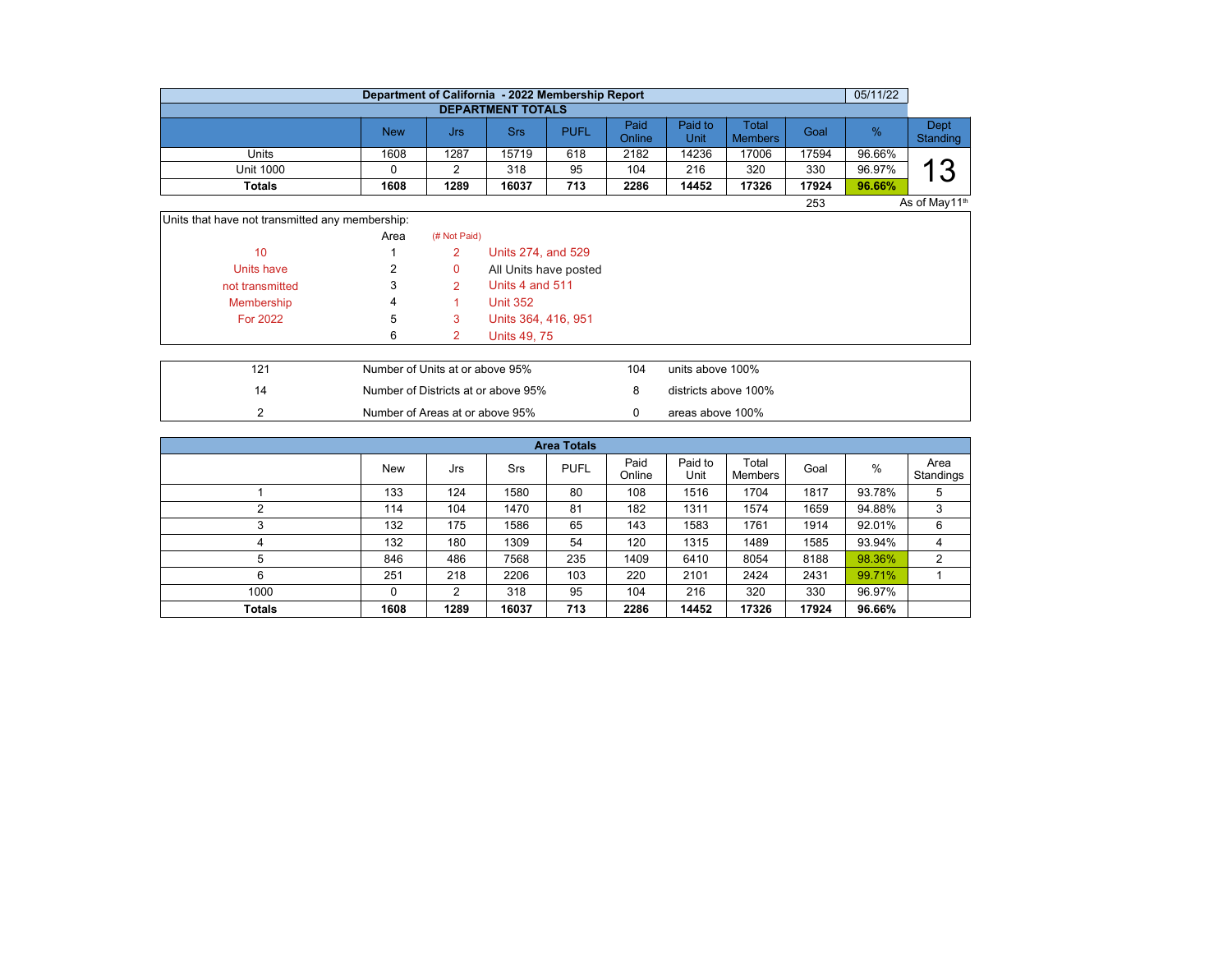| <b>District Totals</b> |                 |                 |                  |                 |                 |                  |                  |       |         |                              |
|------------------------|-----------------|-----------------|------------------|-----------------|-----------------|------------------|------------------|-------|---------|------------------------------|
|                        | <b>New</b>      | Jrs             | Srs              | <b>PUFL</b>     | Paid<br>Online  | Paid to<br>Unit  | Total<br>Members | Goal  | $\%$    | <b>District</b><br>Standings |
| $\mathbf{1}$           | 22              | $\overline{7}$  | 91               | 5               | 5               | 88               | 98               | 97    | 101.03% | $\overline{7}$               |
| $\overline{2}$         | 26              | 16              | 255              | 10              | 19              | 242              | 271              | 296   | 91.55%  | 20                           |
| 3                      | 0               | 0               | 16               | 3               | 2               | 11               | 16               | 18    | 88.89%  | 22                           |
| 4                      | 16              | 30              | 234              | 6               | 10              | 248              | 264              | 312   | 84.62%  | 27                           |
| 5                      | $\overline{21}$ | $\overline{11}$ | 339              | $\overline{26}$ | $\overline{25}$ | 299              | 350              | 407   | 86.00%  | 26                           |
| 6                      | $\overline{28}$ | $\overline{53}$ | 383              | 16              | $\overline{29}$ | 391              | 436              | 406   | 107.39% | 3                            |
| $\overline{7}$         | $\overline{20}$ | $\overline{7}$  | $\overline{262}$ | 14              | $\overline{18}$ | $\overline{237}$ | 269              | 281   | 95.73%  | 13                           |
| 8                      | $\overline{2}$  | 5               | $\overline{23}$  | 3               | $\mathbf{1}$    | $\overline{24}$  | 28               | 30    | 93.33%  | $\overline{17}$              |
| 9                      | $\overline{2}$  | $\overline{7}$  | 56               | 8               | 3               | 52               | 63               | 86    | 73.26%  | 30                           |
| 10                     | 3               | 5               | 61               | 6               | 0               | 60               | 66               | 79    | 83.54%  | 29                           |
| 11                     | 31              | 32              | 346              | 19              | 35              | 324              | 378              | 411   | 91.97%  | 19                           |
| 12                     | 25              | 38              | 264              | $\overline{7}$  | 20              | 275              | 302              | 341   | 88.56%  | 23                           |
| 13                     | 22              | 28              | 282              | 27              | 16              | 267              | 310              | 323   | 95.98%  | 12                           |
| 14                     | $\overline{18}$ | 54              | 323              | 15              | $\overline{36}$ | 356              | 377              | 451   | 83.59%  | 28                           |
| $\overline{15}$        | $\overline{36}$ | $\overline{33}$ | $\overline{342}$ | 15              | $\overline{24}$ | 336              | 375              | 367   | 102.18% | 6                            |
| 16                     | 133             | 64              | 979              | 16              | 79              | 948              | 1043             | 988   | 105.57% | 4                            |
| 17                     | 30              | 46              | 116              | 0               | $\overline{2}$  | 160              | 162              | 131   | 123.66% | $\mathbf{1}$                 |
| 18                     | 41              | 95              | 522              | 41              | 61              | 515              | 617              | 706   | 87.39%  | 25                           |
| 19                     | 87              | 58              | 819              | 43              | 96              | 738              | 877              | 979   | 89.58%  | 21                           |
| 20                     | 39              | 21              | 378              | 23              | 39              | 337              | 399              | 403   | 99.01%  | 9                            |
| 21                     | 232             | 129             | 1367             | 36              | 201             | 1259             | 1496             | 1494  | 100.13% | 8                            |
| 22                     | 88              | 76              | 1317             | 111             | 161             | 1121             | 1393             | 1503  | 92.68%  | 18                           |
| 23                     | 15              | 76              | 374              | 11              | 22              | 417              | 450              | 475   | 94.74%  | 16                           |
| 24                     | 38              | 38              | 327              | 23              | 41              | 301              | 365              | 334   | 109.28% | 2                            |
| 25                     | 189             | 141             | 1631             | 48              | 144             | 1580             | 1772             | 1866  | 94.96%  | 15                           |
| 26                     | 43              | 11              | 337              | 12              | 43              | 293              | 348              | 356   | 97.75%  | 10                           |
| 27                     | 22              | 18              | 311              | 9               | 28              | 292              | 329              | 344   | 95.64%  | 14                           |
| 28                     | 42              | 48              | 711              | 25              | 119             | 615              | 759              | 785   | 96.69%  | 11                           |
| 29                     | 316             | 99              | 3025             | 31              | 866             | 2227             | 3124             | 3020  | 103.44% | 5                            |
| 30                     | 21              | 41              | 228              | 9               | 37              | 223              | 269              | 305   | 88.20%  | 24                           |
| 1000                   | 0               | $\overline{2}$  | 318              | 95              | 104             | 216              | 320              | 330   | 96.97%  |                              |
| <b>Totals</b>          | 1608            | 1289            | 16037            | 713             | 2286            | 14452            | 17326            | 17924 | 96.66%  |                              |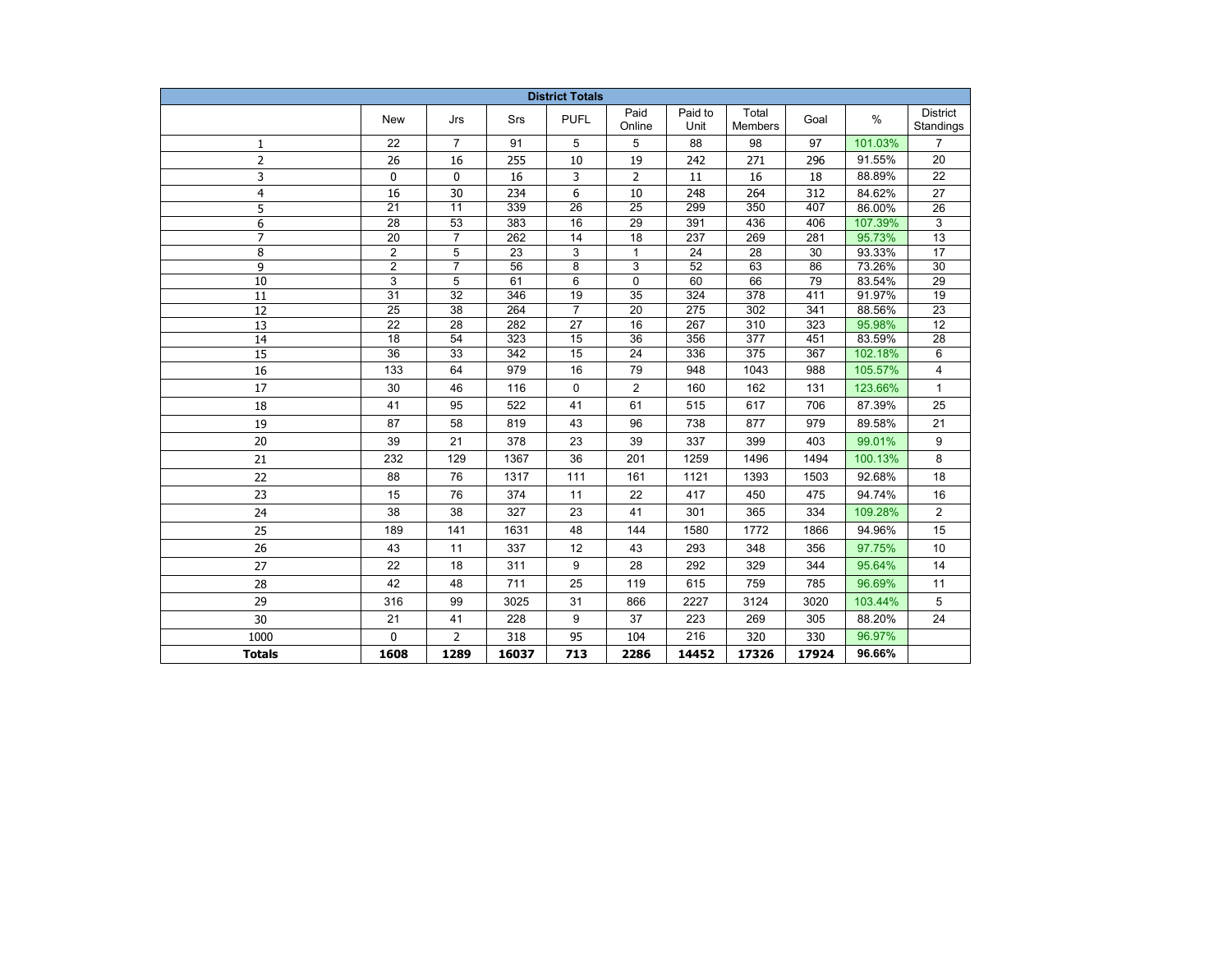| District 1 (Area 1)                                           |                                                                                                                                                      |    |   |    |   |   |                |    |    |         |   |  |  |  |
|---------------------------------------------------------------|------------------------------------------------------------------------------------------------------------------------------------------------------|----|---|----|---|---|----------------|----|----|---------|---|--|--|--|
| 05/11/22<br>Department of California - 2022 Membership Report |                                                                                                                                                      |    |   |    |   |   |                |    |    |         |   |  |  |  |
| Unit #                                                        | Paid<br>Paid to<br>Total<br>%<br><b>New</b><br><b>PUFL</b><br>Unit Name<br><b>Srs</b><br>Goal<br>Jrs<br>Unit<br>Standing<br>Online<br><b>Members</b> |    |   |    |   |   |                |    |    |         |   |  |  |  |
| 96                                                            | Seguoia                                                                                                                                              | 6  |   | 36 |   | 0 | 34             | 39 | 32 | 121.88% | 2 |  |  |  |
| 205                                                           | <b>Walker Bailey</b>                                                                                                                                 | 16 | 4 | 31 |   |   | 35             | 35 | 20 | 175.00% |   |  |  |  |
| 274                                                           | Arcata                                                                                                                                               |    | 0 |    |   |   | $\overline{0}$ |    | 11 | 45.45%  | 4 |  |  |  |
| 415                                                           | Hoopa                                                                                                                                                |    | 0 | 19 |   |   | 19             | 19 | 23 | 82.61%  | 3 |  |  |  |
| 529                                                           | $\overline{0}$<br>$0.00\%$<br>5<br>Hopland<br>11<br>0<br>0<br>0                                                                                      |    |   |    |   |   |                |    |    |         |   |  |  |  |
| <b>Total</b>                                                  |                                                                                                                                                      | 22 |   | 91 | 5 | 5 | 88             | 98 | 97 | 101.03% |   |  |  |  |

| District 2 (Area 1) |                                                                                                                                                   |    |    |     |    |    |     |     |     |         |   |  |  |  |
|---------------------|---------------------------------------------------------------------------------------------------------------------------------------------------|----|----|-----|----|----|-----|-----|-----|---------|---|--|--|--|
|                     | 05/11/22<br>Department of California - 2022 Membership Report                                                                                     |    |    |     |    |    |     |     |     |         |   |  |  |  |
| Unit #              | Paid<br>Paid to<br>Unit<br>Total<br>$\%$<br><b>PUFL</b><br><b>New</b><br>Unit Name<br>Srs<br>Goal<br>Jrs<br>Unit<br>Standing<br>Online<br>Members |    |    |     |    |    |     |     |     |         |   |  |  |  |
| 92                  | Cheula                                                                                                                                            |    |    | 69  | 4  |    | 65  | 74  | 80  | 92.50%  |   |  |  |  |
| 197                 | Shasta                                                                                                                                            |    |    | 43  | 4  |    | 39  | 48  | 49  | 97.96%  | ົ |  |  |  |
| 369                 | Willis Hollenbeak                                                                                                                                 |    | 0  | 15  | 0  |    | 14  | 15  | 15  | 100.00% |   |  |  |  |
| 720                 | Shasta Dam                                                                                                                                        | 8  |    | 64  | ີ  | 3  | 64  | 69  | 72  | 95.83%  | 3 |  |  |  |
| 746                 | 60<br>80<br>65<br>5<br>Glen L Wilson Sr- Seawolf<br>64<br>5<br>81.25%<br>10<br>0                                                                  |    |    |     |    |    |     |     |     |         |   |  |  |  |
| <b>Total</b>        |                                                                                                                                                   | 26 | 16 | 255 | 10 | 19 | 242 | 271 | 296 | 91.55%  |   |  |  |  |

| District 3 (Area 1) |                                                               |            |     |     |             |                |                 |                  |      |        |                  |  |  |  |
|---------------------|---------------------------------------------------------------|------------|-----|-----|-------------|----------------|-----------------|------------------|------|--------|------------------|--|--|--|
|                     | 05/11/22<br>Department of California - 2020 Membership Report |            |     |     |             |                |                 |                  |      |        |                  |  |  |  |
| Unit#               | Unit Name                                                     | <b>New</b> | Jrs | Srs | <b>PUFL</b> | Paid<br>Online | Paid to<br>Unit | Total<br>Members | Goal | %      | Unit<br>Standing |  |  |  |
| 204                 | <b>Thomas Tucker</b>                                          |            |     | 16  |             |                |                 | 16               | 18   | 88.89% |                  |  |  |  |
| <b>Total</b>        | 16<br>18<br>16<br>11<br>88.89%<br>0                           |            |     |     |             |                |                 |                  |      |        |                  |  |  |  |

|              |                                                                                                                                                          |                                                   |              | District 4 (Area 1) |                |              |     |     |     |        |          |  |
|--------------|----------------------------------------------------------------------------------------------------------------------------------------------------------|---------------------------------------------------|--------------|---------------------|----------------|--------------|-----|-----|-----|--------|----------|--|
|              |                                                                                                                                                          | Department of California - 2020 Membership Report |              |                     |                |              |     |     |     |        | 05/11/22 |  |
| Unit#        | Paid to<br>Unit<br>Paid<br>Total<br>$\%$<br><b>PUFL</b><br><b>Unit Name</b><br><b>New</b><br>Srs<br>Goal<br>Jrs<br>Unit<br>Online<br>Standing<br>Members |                                                   |              |                     |                |              |     |     |     |        |          |  |
| 42           | Yuba-Sutter                                                                                                                                              | $\mathbf{0}$                                      |              | 16                  | $\overline{2}$ |              | 14  | 17  | 18  | 94.44% |          |  |
| 45           | Raisner                                                                                                                                                  | $\mathbf{0}$                                      | 0            | 15                  | $\mathbf{0}$   | $\mathbf{0}$ | 15  | 15  | 18  | 83.33% | 6        |  |
| 95           | Oroville                                                                                                                                                 | $\Omega$                                          | 0            | 16                  | $\mathbf{0}$   | $\mathbf{0}$ | 16  | 16  | 26  | 61.54% | 9        |  |
| 98           | Jefferson L Winn                                                                                                                                         | $\mathbf{0}$                                      | 9            | 14                  | 0              | 0            | 23  | 23  | 26  | 88.46% | 5        |  |
| 167          | Mount Lassen                                                                                                                                             | 3                                                 | 6            | 24                  |                |              | 28  | 30  | 33  | 90.91% | 4        |  |
| 210          | South Butte                                                                                                                                              | 2                                                 |              | 14                  | $\mathbf{0}$   | 0            | 15  | 15  | 16  | 93.75% | 3        |  |
| 218          | Vernon Jewel Danley                                                                                                                                      |                                                   | 11           | 82                  | $\mathbf{0}$   | 4            | 89  | 93  | 99  | 93.94% | 2        |  |
| 673          | Durham                                                                                                                                                   | $\mathbf{0}$                                      | $\mathbf{0}$ | 15                  | $\mathbf{0}$   |              | 14  | 15  | 18  | 83.33% | 6        |  |
| 807          | Linda                                                                                                                                                    | 10                                                | 2            | 38                  | 3              | 3            | 34  | 40  | 58  | 68.97% | 8        |  |
| <b>Total</b> |                                                                                                                                                          | 16                                                | 30           | 234                 | 6              | 10           | 248 | 264 | 312 | 84.62% |          |  |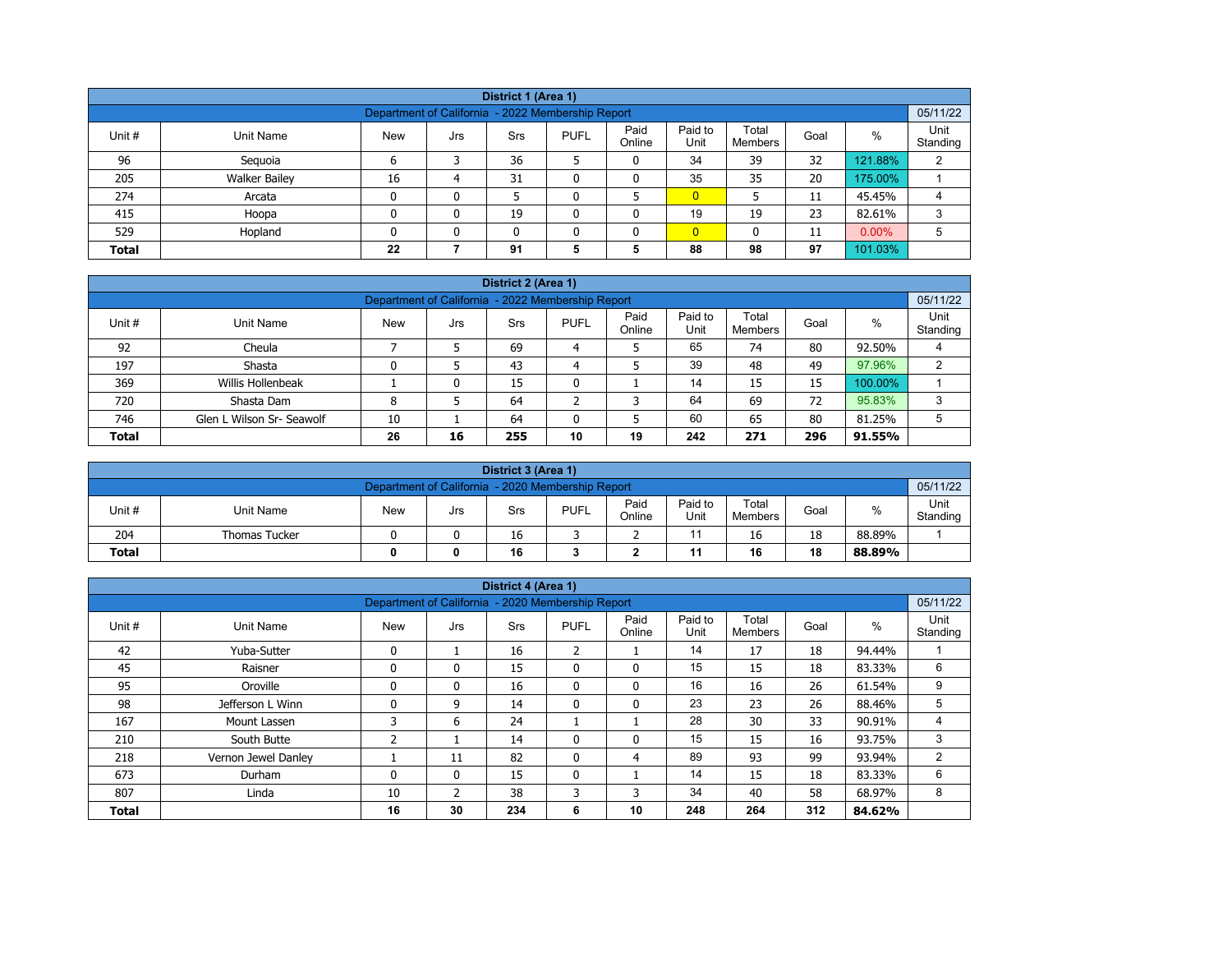| District 5 (Area 1) |                           |                                                   |              |            |                |                |                 |                         |      |         |                  |  |
|---------------------|---------------------------|---------------------------------------------------|--------------|------------|----------------|----------------|-----------------|-------------------------|------|---------|------------------|--|
|                     |                           | Department of California - 2020 Membership Report |              |            |                |                |                 |                         |      |         | 05/11/22         |  |
| Unit #              | Unit Name                 | <b>New</b>                                        | Jrs          | <b>Srs</b> | <b>PUFL</b>    | Paid<br>Online | Paid to<br>Unit | Total<br><b>Members</b> | Goal | $\%$    | Unit<br>Standing |  |
| 21                  | <b>Theodore Roosevelt</b> | 0                                                 | $\mathbf{0}$ | 19         | 3              |                | 15              | 19                      | 63   | 30.16%  | 13               |  |
| 101                 | Benicia                   | 2                                                 | 0            | 16         | 3              | $\overline{2}$ | 11              | 16                      | 10   | 160.00% | $\overline{2}$   |  |
| 111                 | Sotoyome                  |                                                   | $\mathbf{0}$ | 40         | 3              | 3              | 34              | 40                      | 43   | 93.02%  | $\overline{7}$   |  |
| 165                 | Rago-Christopher          | $\Omega$                                          | $\mathbf{0}$ | 20         |                | 4              | 15              | 20                      | 23   | 86.96%  | 9                |  |
| 178                 | Rio Vista                 | 0                                                 | 0            | 15         | 0              | $\overline{2}$ | 13              | 15                      | 14   | 107.14% | 4                |  |
| 179                 | San Anselmo               | 2                                                 | $\mathbf{0}$ | 24         | $\mathbf{0}$   | 3              | 21              | 24                      | 22   | 109.09% | 3                |  |
| 194                 | Tredway                   | 4                                                 | 0            | 17         | $\overline{2}$ | $\mathbf 0$    | 15              | 17                      | 10   | 170.00% | 0                |  |
| 199                 | Saint Helena              |                                                   | 3            | 35         | $\mathbf{0}$   | 3              | 35              | 38                      | 36   | 105.56% | 5                |  |
| 208                 | Dixon                     | 3                                                 | $\mathbf{0}$ | 23         | $\mathbf{0}$   |                | 22              | 23                      | 34   | 67.65%  | 11               |  |
| 293                 | William Russell Ledford   | $\mathbf{0}$                                      | 7            | 29         | 6              | $\mathbf{0}$   | 30              | 36                      | 40   | 90.00%  | 8                |  |
| 437                 | Konocti                   | 2                                                 | $\mathbf{0}$ | 40         | $\overline{2}$ | 5              | 33              | 40                      | 54   | 74.07%  | 10               |  |
| 550                 | Mare Island Navy Yard     | 6                                                 | 0            | 50         | 3              |                | 46              | 50                      | 48   | 104.17% | 6                |  |
| Total               |                           | 21                                                | 11           | 339        | 26             | 25             | 299             | 350                     | 407  | 86.00%  |                  |  |

|              | District 6 (Area 1)                                           |            |     |            |             |                |                 |                  |      |         |                  |  |  |  |
|--------------|---------------------------------------------------------------|------------|-----|------------|-------------|----------------|-----------------|------------------|------|---------|------------------|--|--|--|
|              | 05/11/22<br>Department of California - 2020 Membership Report |            |     |            |             |                |                 |                  |      |         |                  |  |  |  |
| Unit #       | Unit Name                                                     | <b>New</b> | Jrs | <b>Srs</b> | <b>PUFL</b> | Paid<br>Online | Paid to<br>Unit | Total<br>Members | Goal | %       | Unit<br>Standing |  |  |  |
| 77           | Yolo                                                          | っ          | 6   | 37         | 0           |                | 41              | 43               | 37   | 116.22% | 2                |  |  |  |
| 233          | Laguna Elk Grove                                              | 0          | 18  | 62         |             | 15             | 64              | 80               | 74   | 108.11% | 4                |  |  |  |
| 383          | Fair Oaks                                                     | ь          | 11  | 52         |             |                | 60              | 63               | 57   | 110.53% | 3                |  |  |  |
| 521          | Haggin-Grant                                                  | 15         | 15  | 158        | 0           |                | 166             | 173              | 148  | 116.89% |                  |  |  |  |
| 604          | Magellan                                                      | 0          | 0   | 27         | 10          |                | 16              | 27               | 33   | 81.82%  | 6                |  |  |  |
| 832          | Charles Eggen                                                 | 4          | 3   | 47         | 4           |                | 44              | 50               | 57   | 87.72%  | 5                |  |  |  |
| <b>Total</b> |                                                               | 28         | 53  | 383        | 16          | 29             | 391             | 436              | 406  | 107.39% |                  |  |  |  |

|              | District 7 (Area 1)     |                                                   |     |            |             |                |                 |                  |      |         |                  |  |  |  |
|--------------|-------------------------|---------------------------------------------------|-----|------------|-------------|----------------|-----------------|------------------|------|---------|------------------|--|--|--|
|              |                         | Department of California - 2020 Membership Report |     |            |             |                |                 |                  |      |         | 05/11/22         |  |  |  |
| Unit #       | Unit Name               | <b>New</b>                                        | Jrs | <b>Srs</b> | <b>PUFL</b> | Paid<br>Online | Paid to<br>Unit | Total<br>Members | Goal | $\%$    | Unit<br>Standing |  |  |  |
| 119          | EL Dorado               | 0                                                 | 0   | 31         | 4           | 4              | 23              | 31               | 37   | 83.78%  | 6                |  |  |  |
| 130          | Frank Gallino           | ь                                                 |     | 39         |             |                | 38              | 41               | 48   | 85.42%  | 5                |  |  |  |
| 169          | Alyn W Butler           |                                                   |     | 59         |             |                | 54              | 61               | 61   | 100.00% | C.               |  |  |  |
| 264          | James E Fowler          |                                                   | 0   | 11         | 0           |                | 10              | 11               | 10   | 110.00% |                  |  |  |  |
| 587          | Warren Mckeon           | 9                                                 | 3   | 74         | 4           | 5              | 68              | 77               | 77   | 100.00% | 2                |  |  |  |
| 795          | Stella Van Dyke Johnson |                                                   | 0   | 48         | 0           | 4              | 44              | 48               | 48   | 100.00% | C                |  |  |  |
| <b>Total</b> |                         | 20                                                |     | 262        | 14          | 18             | 237             | 269              | 281  | 95.73%  |                  |  |  |  |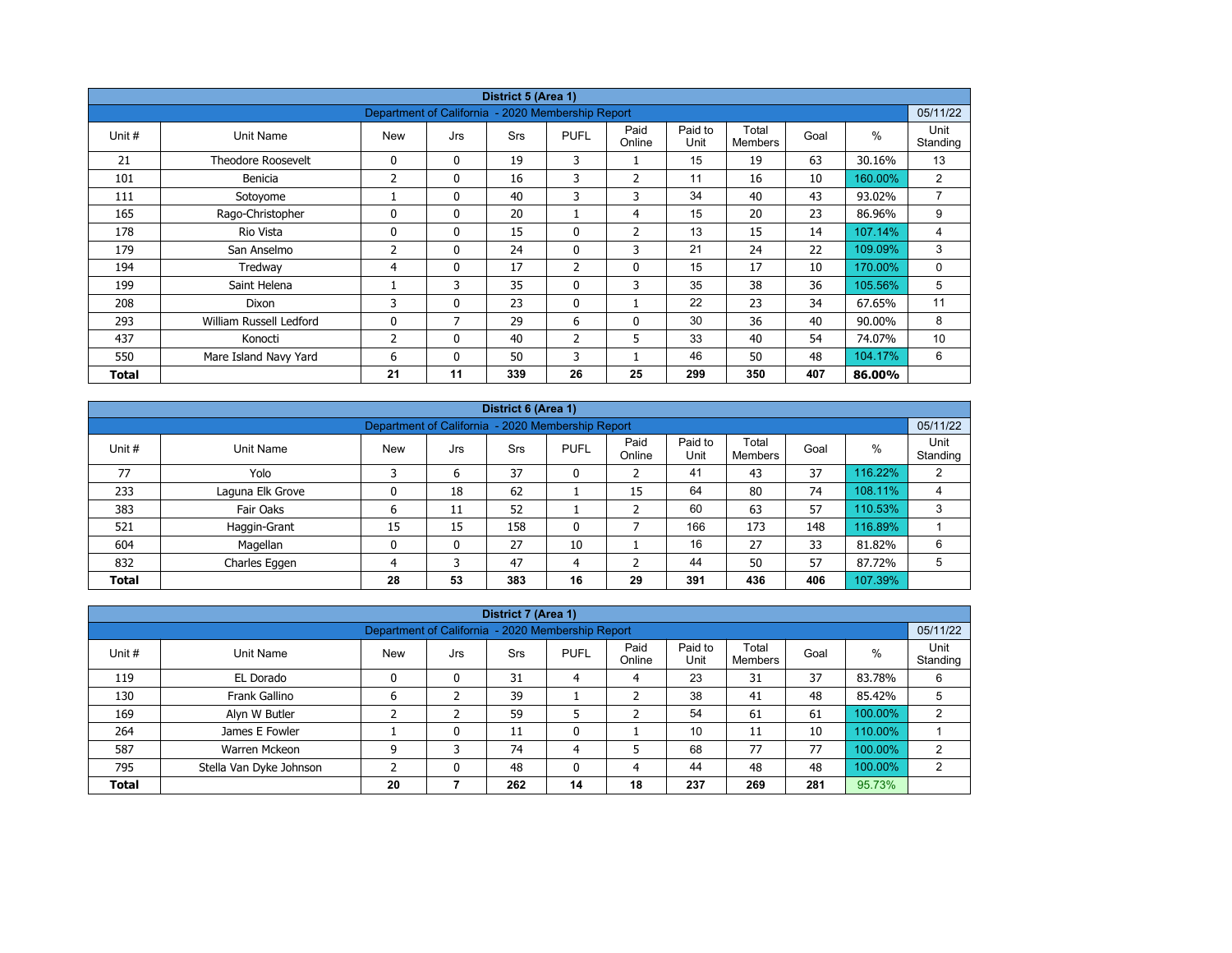| District 8 (Area 2) |                                                                                                                                        |  |  |    |  |  |    |    |    |        |  |  |  |  |
|---------------------|----------------------------------------------------------------------------------------------------------------------------------------|--|--|----|--|--|----|----|----|--------|--|--|--|--|
|                     | 05/11/22<br>Department of California - 2022 Membership Report                                                                          |  |  |    |  |  |    |    |    |        |  |  |  |  |
| Unit #              | Paid<br>Paid to<br>Total<br>%<br><b>PUFL</b><br><b>New</b><br>Unit Name<br>Goal<br>Srs<br>Jrs<br>Online<br>Unit<br>Standing<br>Members |  |  |    |  |  |    |    |    |        |  |  |  |  |
|                     | San Francisco                                                                                                                          |  |  | 23 |  |  | 24 | 28 | 30 | 93.33% |  |  |  |  |
| <b>Total</b>        | 30<br>23<br>28<br>24<br>93.33%                                                                                                         |  |  |    |  |  |    |    |    |        |  |  |  |  |

| District 9 (Area 2)                                                                                                                                    |                                                     |  |  |    |  |  |    |    |    |        |  |  |  |
|--------------------------------------------------------------------------------------------------------------------------------------------------------|-----------------------------------------------------|--|--|----|--|--|----|----|----|--------|--|--|--|
| 05/11/22<br>Department of California - 2022 Membership Report                                                                                          |                                                     |  |  |    |  |  |    |    |    |        |  |  |  |
| Paid<br>Paid to<br>Total<br>Unit#<br><b>PUFL</b><br>%<br><b>New</b><br><b>Unit Name</b><br>Goal<br>Srs<br>Jrs<br>Standing<br>Online<br>Unit<br>Members |                                                     |  |  |    |  |  |    |    |    |        |  |  |  |
| 161                                                                                                                                                    | Harding-Hola                                        |  |  | 35 |  |  | 35 | 41 | 43 | 95.35% |  |  |  |
| 202                                                                                                                                                    | 17<br>22<br>43<br>21<br>51.16%<br>Rov Frerichs<br>ົ |  |  |    |  |  |    |    |    |        |  |  |  |
| 52<br>86<br>56<br>63<br><b>Total</b><br>73.26%<br>8                                                                                                    |                                                     |  |  |    |  |  |    |    |    |        |  |  |  |

| District 10 (Area 2)                                                                                                                                |                                               |  |  |    |  |  |    |    |    |        |        |  |  |
|-----------------------------------------------------------------------------------------------------------------------------------------------------|-----------------------------------------------|--|--|----|--|--|----|----|----|--------|--------|--|--|
| 05/11/22<br>Department of California - 2022 Membership Report                                                                                       |                                               |  |  |    |  |  |    |    |    |        |        |  |  |
| Paid<br>Paid to<br>Total<br>$\%$<br>Unit #<br><b>PUFL</b><br>Unit Name<br><b>New</b><br>Goal<br>Srs<br>Jrs<br>Online<br>Standing<br>Unit<br>Members |                                               |  |  |    |  |  |    |    |    |        |        |  |  |
| 68                                                                                                                                                  | Havward                                       |  |  | 21 |  |  | 21 | 23 | 32 | 71.88% | $\sim$ |  |  |
| 117                                                                                                                                                 | 39<br>40<br>47<br>43<br>91.49%<br>San Leandro |  |  |    |  |  |    |    |    |        |        |  |  |
| 79<br><b>Total</b><br>60<br>66<br>61<br>83.54%                                                                                                      |                                               |  |  |    |  |  |    |    |    |        |        |  |  |

|              |                                                                                                                                                          |    |    | District 11 (Area 3) |              |    |     |     |     |         |   |  |  |  |  |
|--------------|----------------------------------------------------------------------------------------------------------------------------------------------------------|----|----|----------------------|--------------|----|-----|-----|-----|---------|---|--|--|--|--|
|              | 05/11/22<br>Department of California - 2022 Membership Report                                                                                            |    |    |                      |              |    |     |     |     |         |   |  |  |  |  |
| Unit #       | Paid<br>Paid to<br>Total<br>Unit<br>$\%$<br><b>New</b><br><b>PUFL</b><br>Goal<br>Unit Name<br><b>Srs</b><br>Jrs<br>Unit<br>Online<br>Standing<br>Members |    |    |                      |              |    |     |     |     |         |   |  |  |  |  |
| 16           | Karl Ross                                                                                                                                                | 4  | 6  | 73                   | 10           | 10 | 59  | 79  | 89  | 88.76%  | 3 |  |  |  |  |
| 22           | Lodi                                                                                                                                                     | 0  | 0  | 33                   | h<br>∠       | 5  | 26  | 33  | 40  | 82.50%  |   |  |  |  |  |
| 108          | Amador                                                                                                                                                   | 24 | 6  | 91                   |              |    | 89  | 97  | 69  | 140.58% |   |  |  |  |  |
| 190          | Clinton Mccausland                                                                                                                                       |    | h  | 20                   | 3            |    | 18  | 22  | 27  | 81.48%  | 5 |  |  |  |  |
| 249          | Mcfall-Grisham                                                                                                                                           |    | 9  | 39                   | C.           | 9  | 37  | 48  | 64  | 75.00%  | 6 |  |  |  |  |
| 376          | Calaveras                                                                                                                                                |    | 9  | 58                   | $\mathbf{0}$ | 3  | 64  | 67  | 75  | 89.33%  | 2 |  |  |  |  |
| 803          | 32<br>31<br>47<br>32<br>68.09%<br>Ed Stewart<br>$\mathbf{0}$<br>0<br>0                                                                                   |    |    |                      |              |    |     |     |     |         |   |  |  |  |  |
| <b>Total</b> |                                                                                                                                                          | 31 | 32 | 346                  | 19           | 35 | 324 | 378 | 411 | 91.97%  |   |  |  |  |  |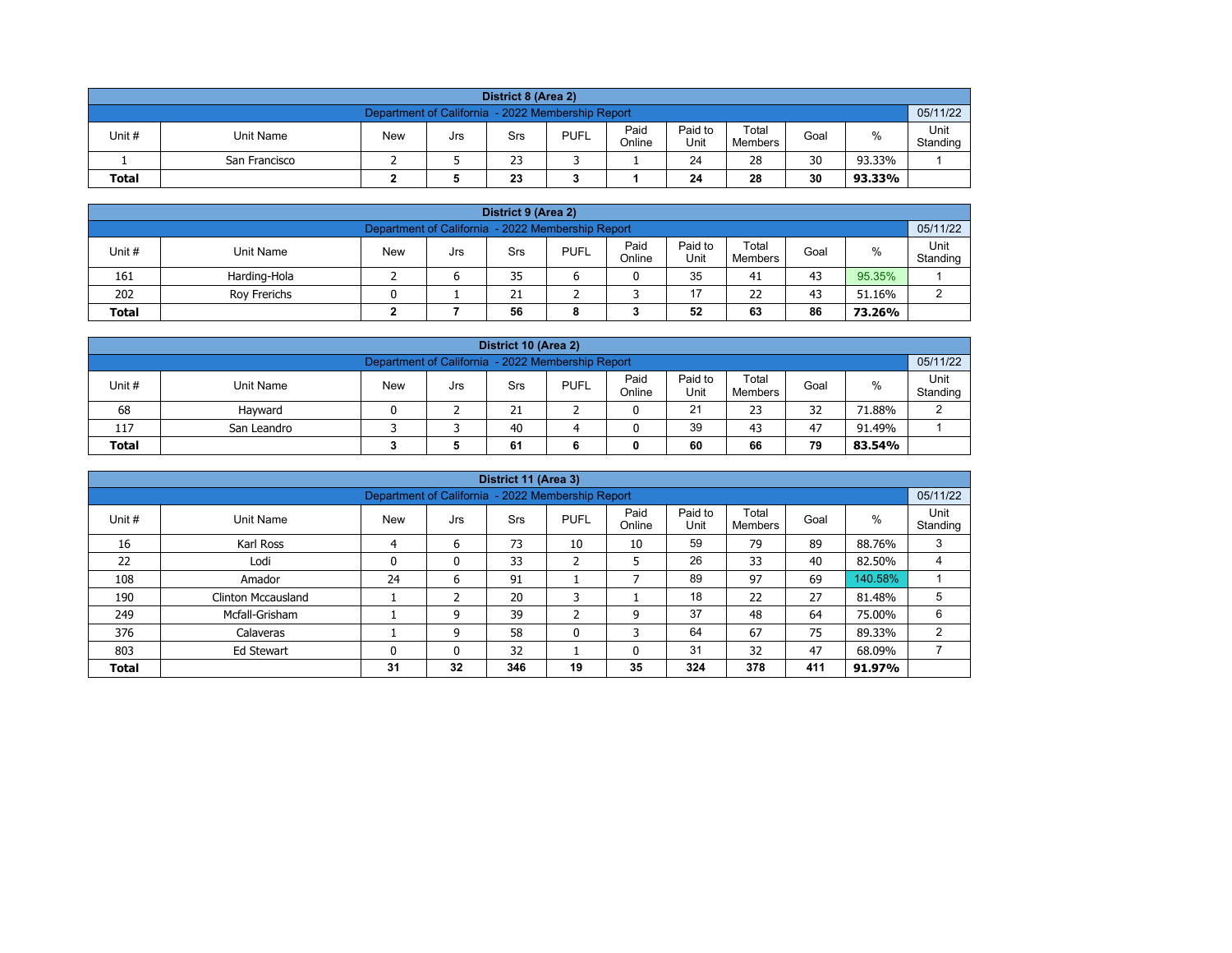| District 12 (Area 3) |                   |                                                   |              |            |                          |                |                 |                  |      |         |                  |  |  |
|----------------------|-------------------|---------------------------------------------------|--------------|------------|--------------------------|----------------|-----------------|------------------|------|---------|------------------|--|--|
|                      |                   |                                                   |              |            |                          |                |                 |                  |      |         |                  |  |  |
|                      |                   | Department of California - 2022 Membership Report |              |            |                          |                |                 |                  |      |         | 05/11/22         |  |  |
| Unit #               | Unit Name         | <b>New</b>                                        | Jrs          | <b>Srs</b> | <b>PUFL</b>              | Paid<br>Online | Paid to<br>Unit | Total<br>Members | Goal | %       | Unit<br>Standing |  |  |
| 74                   | Modesto           |                                                   | 0            | 28         | 2                        | 5              | 21              | 28               | 39   | 71.79%  |                  |  |  |
| 83                   | Merced            | 5                                                 | 16           | 87         | $\overline{\phantom{a}}$ | 8              | 93              | 103              | 120  | 85.83%  | 3                |  |  |
| 166                  | James V Pernetti  | 13                                                | 10           | 76         | $\mathbf{0}$             | $\overline{2}$ | 84              | 86               | 72   | 119.44% |                  |  |  |
| 168                  | Elijah B Hayes    | 0                                                 | 5            | 19         |                          |                | 22              | 24               | 31   | 77.42%  | 5                |  |  |
| 240                  | Manuel M Lopes    | ำ<br>∠                                            |              | 21         | $\mathbf 0$              | 3              | 19              | 22               | 28   | 78.57%  | 4                |  |  |
| 491                  | Ceres             | 0                                                 | 3            | 10         | $\overline{2}$           | $\mathbf{0}$   | 11              | 13               | 18   | 72.22%  | 6                |  |  |
| 567                  | Mariposa          | 4                                                 |              | 15         | $\mathbf{0}$             |                | 15              | 16               | 14   | 114.29% | 2                |  |  |
| 872                  | Scranton & Qualle | 0                                                 | <sup>-</sup> | 8          | $\Omega$                 | 0              | 10              | 10               | 19   | 52.63%  | 8                |  |  |
| <b>Total</b>         |                   | 25                                                | 38           | 264        |                          | 20             | 275             | 302              | 341  | 88.56%  |                  |  |  |

| District 13 (Area 2)                                                                                                                   |                                                               |    |              |     |    |    |     |     |     |         |   |  |  |  |  |
|----------------------------------------------------------------------------------------------------------------------------------------|---------------------------------------------------------------|----|--------------|-----|----|----|-----|-----|-----|---------|---|--|--|--|--|
|                                                                                                                                        | 05/11/22<br>Department of California - 2022 Membership Report |    |              |     |    |    |     |     |     |         |   |  |  |  |  |
| Paid to<br>Paid<br>Total<br>$\%$<br>Unit#<br><b>New</b><br><b>PUFL</b><br>Unit Name<br>Goal<br>Srs<br>Jrs<br>Online<br>Unit<br>Members |                                                               |    |              |     |    |    |     |     |     |         |   |  |  |  |  |
| 217                                                                                                                                    | Gilroy                                                        |    | 11           | 41  |    | 0  | 52  | 52  | 50  | 104.00% |   |  |  |  |  |
| 318                                                                                                                                    | <b>Willow Glen</b>                                            |    | 0            | 4   |    | 0  |     | 4   | 12  | 33.33%  | 5 |  |  |  |  |
| 419                                                                                                                                    | Santa Clara                                                   | 11 | 11           | 135 | 13 |    | 128 | 146 | 141 | 103.55% | C |  |  |  |  |
| 564                                                                                                                                    | <b>Mission City</b>                                           |    | 6            | 32  | 4  | 4  | 30  | 38  | 47  | 80.85%  | 4 |  |  |  |  |
| 791                                                                                                                                    | Mayfair                                                       |    | $\mathbf{0}$ | 70  |    |    | 56  | 70  | 73  | 95.89%  | 3 |  |  |  |  |
| <b>Total</b>                                                                                                                           |                                                               | 22 | 28           | 282 | 27 | 16 | 267 | 310 | 323 | 95.98%  |   |  |  |  |  |

| District 14 (Area 3) |                       |                                                   |              |                |              |                |                 |                         |      |        |                  |  |  |
|----------------------|-----------------------|---------------------------------------------------|--------------|----------------|--------------|----------------|-----------------|-------------------------|------|--------|------------------|--|--|
|                      |                       | Department of California - 2022 Membership Report |              |                |              |                |                 |                         |      |        | 05/11/22         |  |  |
| Unit #               | Unit Name             | <b>New</b>                                        | Jrs          | Srs            | <b>PUFL</b>  | Paid<br>Online | Paid to<br>Unit | Total<br><b>Members</b> | Goal | %      | Unit<br>Standing |  |  |
| 3                    | Hanford               | 0                                                 | 15           | 53             | 2            | 2              | 66              | 68                      | 79   | 86.08% | 5                |  |  |
| 4                    | <b>Charlie Waters</b> | 0                                                 | $\mathbf{0}$ | $\overline{2}$ | $\mathbf{0}$ | $\overline{2}$ | $\overline{0}$  | 2                       | 18   | 11.11% | 11               |  |  |
| 11                   | Madera                | 0                                                 | 0            | $\overline{2}$ | 2            | 0              | 4               | $\overline{2}$          | 10   | 20.00% | 10               |  |  |
| 23                   | William Lee Netzer    | 2                                                 | 2            | 14             | $\mathbf{0}$ |                | 15              | 16                      | 17   | 94.12% |                  |  |  |
| 110                  | <b>Oakhurst</b>       |                                                   | 3            | 30             | 0            | $\overline{2}$ | 31              | 33                      | 42   | 78.57% | 8                |  |  |
| 147                  | Cecil Cox             | 3                                                 | 17           | 75             | 5            |                | 96              | 92                      | 98   | 93.88% | 3                |  |  |
| 191                  | Kingsburg             | 2                                                 | 6            | 47             | $\mathbf{0}$ | $\overline{2}$ | 51              | 53                      | 64   | 82.81% | 7                |  |  |
| 346                  | Firebaugh             | 0                                                 | $\mathbf{0}$ | 8              | 0            | 0              | 8               | 8                       | 11   | 72.73% | 9                |  |  |
| 355                  | Westland              | $\mathbf{0}$                                      | $\mathbf{0}$ | 10             | $\mathbf{0}$ | $\mathbf{0}$   | 10              | 10                      | 11   | 90.91% | 4                |  |  |
| 509                  | Fresno Federal        | 10                                                | 4            | 73             | 6            | 10             | 73              | 77                      | 82   | 93.90% | 2                |  |  |
| 511                  | <b>State Center</b>   | 0                                                 | 7            | 9              | $\mathbf{0}$ | 16             | $\overline{0}$  | 16                      | 19   | 84.21% | 6                |  |  |
| Total                |                       | 18                                                | 54           | 323            | 15           | 36             | 356             | 377                     | 451  | 83.59% |                  |  |  |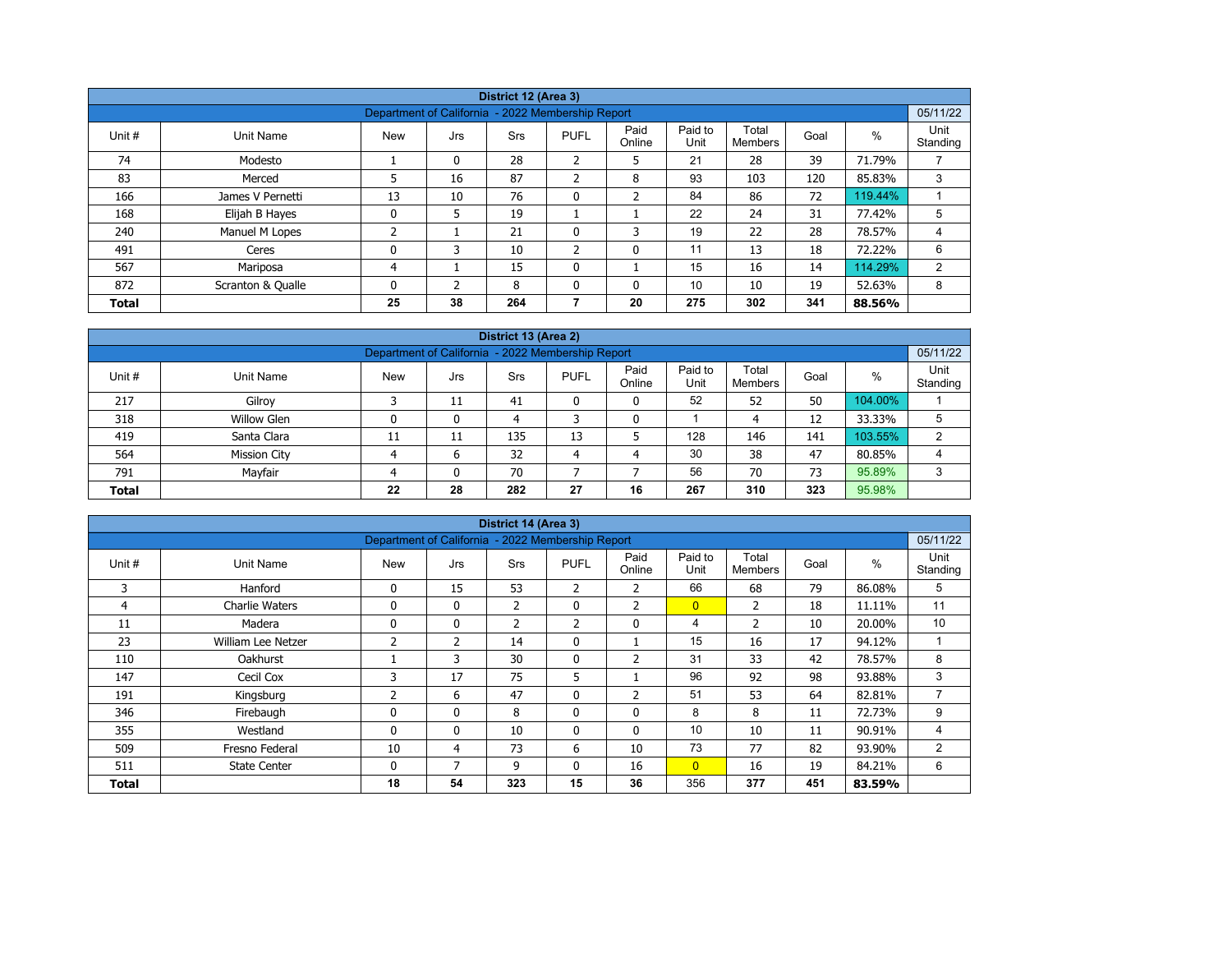|              |                                                                                                                                                |                                                   |          | District 15 (Area 3) |                |    |     |     |     |         |                |  |  |  |  |
|--------------|------------------------------------------------------------------------------------------------------------------------------------------------|---------------------------------------------------|----------|----------------------|----------------|----|-----|-----|-----|---------|----------------|--|--|--|--|
|              |                                                                                                                                                | Department of California - 2022 Membership Report |          |                      |                |    |     |     |     |         | 05/11/22       |  |  |  |  |
| Unit #       | Paid to<br>Paid<br>Total<br>Unit<br>%<br><b>PUFL</b><br>Goal<br>Unit Name<br><b>New</b><br>Srs<br>Jrs<br>Unit<br>Online<br>Standing<br>Members |                                                   |          |                      |                |    |     |     |     |         |                |  |  |  |  |
| 20           | Porterville                                                                                                                                    |                                                   | 10       | 47                   | $\overline{2}$ | 3  | 52  | 57  | 55  | 103.64% | 3              |  |  |  |  |
| 26           | Bakersfield                                                                                                                                    |                                                   | 0        | 75                   | 5              | 6  | 69  | 75  | 89  | 84.27%  | ⇁              |  |  |  |  |
| 94           | Exeter                                                                                                                                         | 0                                                 |          | 27                   | 6              | 10 | 12  | 28  | 32  | 87.50%  | 5              |  |  |  |  |
| 124          | Merle Reed                                                                                                                                     | 16                                                | 14       | 105                  | C<br>∠         | 4  | 113 | 119 | 102 | 116.67% | $\overline{2}$ |  |  |  |  |
| 213          | Leslie L Robinson                                                                                                                              | 0                                                 | 4        | 30                   | 0              |    | 33  | 34  | 34  | 100.00% | 4              |  |  |  |  |
| 221          | Tehachapi                                                                                                                                      | 12                                                | 4        | 44                   | 0              | 0  | 48  | 48  | 39  | 123.08% |                |  |  |  |  |
| 711          | Kern River Valley                                                                                                                              | 0                                                 | $\Omega$ | 14                   | $\mathbf{0}$   | 0  | 14  | 14  | 16  | 87.50%  | 5              |  |  |  |  |
| <b>Total</b> |                                                                                                                                                | 36                                                | 33       | 342                  | 15             | 24 | 336 | 375 | 367 | 102.18% |                |  |  |  |  |

| District 16 (Area 6) |                           |                                                   |              |            |                |                |                 |                         |      |         |                  |  |  |
|----------------------|---------------------------|---------------------------------------------------|--------------|------------|----------------|----------------|-----------------|-------------------------|------|---------|------------------|--|--|
|                      |                           | Department of California - 2022 Membership Report |              |            |                |                |                 |                         |      |         | 05/11/22         |  |  |
| Unit #               | <b>Unit Name</b>          | <b>New</b>                                        | Jrs          | <b>Srs</b> | <b>PUFL</b>    | Paid<br>Online | Paid to<br>Unit | Total<br><b>Members</b> | Goal | %       | Unit<br>Standing |  |  |
| 48                   | Oxnard                    | 0                                                 | 10           | 62         | 3              | 3              | 66              | 72                      | 83   | 86.75%  | 12               |  |  |
| 49                   | Santa Barbara             | $\Omega$                                          | $\mathbf{0}$ | 3          | $\mathbf{0}$   | 3              | $\overline{0}$  | 3                       | 12   | 25.00%  | 14               |  |  |
| 50                   | Paso Robles               |                                                   |              | 18         | 0              | 1              | 18              | 19                      | 19   | 100.00% | 9                |  |  |
| 56                   | Corporal Marshal N Braden | 9                                                 | 10           | 83         | 1              | 8              | 84              | 93                      | 90   | 103.33% | 8                |  |  |
| 66                   | San Luis Obispo           | 9                                                 | 4            | 64         | $\mathbf{0}$   | $\overline{4}$ | 64              | 68                      | 65   | 104.62% | $\overline{7}$   |  |  |
| 125                  | Vandenberg                | $\Omega$                                          | $\mathbf{0}$ | 35         | 2              | 3              | 30              | 35                      | 38   | 92.11%  | 11               |  |  |
| 136                  | Arroyo Grande             | 12                                                | 1            | 87         | $\overline{2}$ | 8              | 78              | 88                      | 77   | 114.29% | 3                |  |  |
| 211                  | William "Will" Proud      | 12                                                | 3            | 100        | 3              | 6              | 94              | 103                     | 94   | 109.57% | 4                |  |  |
| 339                  | Ventura                   | 0                                                 | 9            | 24         |                | 1              | 31              | 33                      | 41   | 80.49%  | 13               |  |  |
| 432                  | Cambria                   | 39                                                | 5            | 153        | $\overline{2}$ | 1              | 155             | 158                     | 128  | 123.44% | 2                |  |  |
| 482                  | Walter "Ski" Gamulski     | 4                                                 | 6            | 51         | $\mathbf{0}$   | $\mathbf{0}$   | 57              | 57                      | 54   | 105.56% | 6                |  |  |
| 502                  | Moorpark                  |                                                   |              | 24         | $\mathbf{0}$   | 4              | 21              | 25                      | 26   | 96.15%  | 10               |  |  |
| 534                  | Orcutt                    | 18                                                | $\mathbf{0}$ | 49         |                | 4              | 44              | 49                      | 36   | 136.11% | 1                |  |  |
| 741                  | Camarillo                 | 28                                                | 14           | 226        |                | 33             | 206             | 240                     | 225  | 106.67% | 5                |  |  |
| <b>Total</b>         |                           | 133                                               | 64           | 979        | 16             | 79             | 948             | 1043                    | 988  | 105.57% |                  |  |  |

| District 17 (Area 4)                                                                                                                             |                                                               |    |    |    |  |   |    |    |    |         |   |  |  |  |  |
|--------------------------------------------------------------------------------------------------------------------------------------------------|---------------------------------------------------------------|----|----|----|--|---|----|----|----|---------|---|--|--|--|--|
|                                                                                                                                                  | 05/11/22<br>Department of California - 2022 Membership Report |    |    |    |  |   |    |    |    |         |   |  |  |  |  |
| Paid to<br>Paid<br>Total<br><b>PUFL</b><br>Unit #<br><b>New</b><br>%<br>Goal<br>Unit Name<br>Srs<br>Jrs<br>Unit<br>Standing<br>Online<br>Members |                                                               |    |    |    |  |   |    |    |    |         |   |  |  |  |  |
| 302                                                                                                                                              | Allied                                                        |    | 8  | 52 |  | 0 | 60 | 60 | 52 | 115.38% | ົ |  |  |  |  |
| 309                                                                                                                                              | Los Angeles Sheriff's Star                                    |    |    | 30 |  |   | 32 | 33 | 31 | 106.45% | 3 |  |  |  |  |
| 628                                                                                                                                              | Chinatown                                                     | 24 | 35 | 34 |  |   | 68 | 69 | 48 | 143.75% |   |  |  |  |  |
| 160<br>123.66%<br>116<br>162<br>30<br>131<br>46<br><b>Total</b><br>◠<br>0<br>∠                                                                   |                                                               |    |    |    |  |   |    |    |    |         |   |  |  |  |  |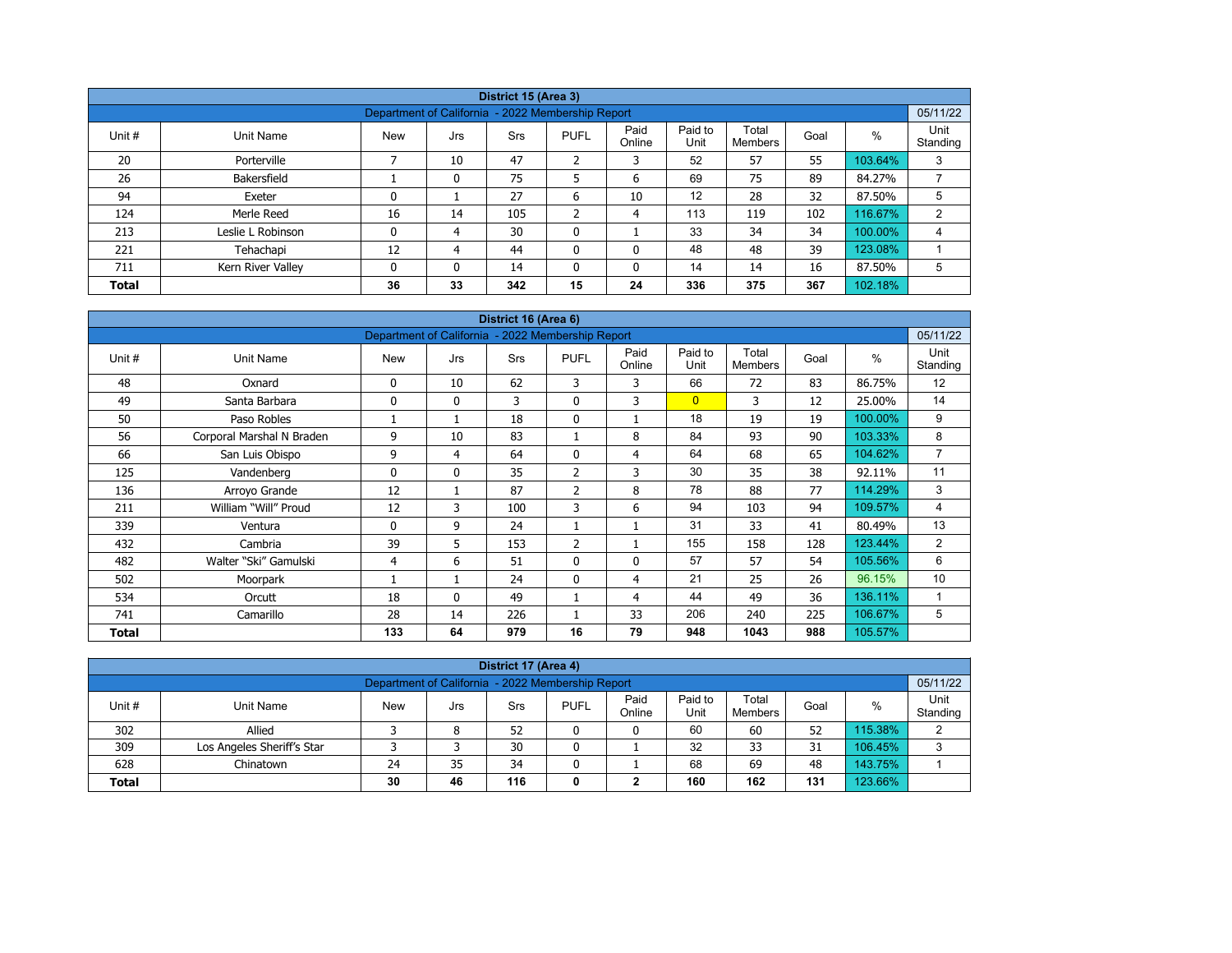| District 18 (Area 6) |                       |                                                   |              |            |                |                |                 |                         |      |         |                  |  |  |
|----------------------|-----------------------|---------------------------------------------------|--------------|------------|----------------|----------------|-----------------|-------------------------|------|---------|------------------|--|--|
|                      |                       | Department of California - 2022 Membership Report |              |            |                |                |                 |                         |      |         | 05/11/22         |  |  |
| Unit #               | Unit Name             | <b>New</b>                                        | Jrs          | <b>Srs</b> | <b>PUFL</b>    | Paid<br>Online | Paid to<br>Unit | Total<br><b>Members</b> | Goal | $\%$    | Unit<br>Standing |  |  |
| 13                   | Pasadena              | 0                                                 | 14           | 35         | $\overline{2}$ | 3              | 44              | 49                      | 53   | 92.45%  | $\overline{7}$   |  |  |
| 30                   | Pomoma Charles P Rowe | 5                                                 | 3            | 38         | $\overline{2}$ |                | 38              | 41                      | 60   | 68.33%  | 10 <sup>°</sup>  |  |  |
| 75                   | La Puente             | 0                                                 | $\mathbf{0}$ | 7          | 4              | 3              | $\overline{0}$  | 7                       | 34   | 20.59%  | 12               |  |  |
| 139                  | Alhambra              | 3                                                 | 5            | 55         | 5              | 7              | 48              | 60                      | 58   | 103.45% | 4                |  |  |
| 180                  | Canyon City           | 8                                                 | 7            | 50         | $\overline{4}$ | 8              | 45              | 57                      | 45   | 126.67% | $\overline{A}$   |  |  |
| 241                  | Abraham Lincoln       | 6                                                 | $\mathbf{0}$ | 23         | $\overline{2}$ | $\overline{2}$ | 19              | 23                      | 23   | 100.00% | 5                |  |  |
| 261                  | El Monte              | 0                                                 | 6            | 18         | $\mathbf 0$    |                | 23              | 24                      | 44   | 54.55%  | 11               |  |  |
| 280                  | East Pasadena         | $\overline{2}$                                    |              | 54         | 5              | 4              | 46              | 55                      | 58   | 94.83%  | 6                |  |  |
| 397                  | Monterey Park         | 0                                                 | 3            | 14         | $\mathbf{0}$   | 17             | $\overline{0}$  | 17                      | 14   | 121.43% | $\overline{2}$   |  |  |
| 755                  | <b>Charter Cove</b>   | 4                                                 | 13           | 82         | $\overline{2}$ | 8              | 85              | 95                      | 119  | 79.83%  | 9                |  |  |
| 790                  | <b>West Covina</b>    | 10                                                | 6            | 61         | $\overline{2}$ | 6              | 59              | 67                      | 57   | 117.54% | 3                |  |  |
| 830                  | Duarte                | 3                                                 | 37           | 85         | 13             |                | 108             | 122                     | 141  | 86.52%  | 8                |  |  |
| Total                |                       | 41                                                | 95           | 522        | 41             | 61             | 515             | 617                     | 706  | 87.39%  |                  |  |  |

| District 19 (Area 4)<br>Department of California - 2022 Membership Report |                   |            |              |     |                |                |                 |                         |      |               |                  |  |  |
|---------------------------------------------------------------------------|-------------------|------------|--------------|-----|----------------|----------------|-----------------|-------------------------|------|---------------|------------------|--|--|
|                                                                           |                   |            |              |     |                |                |                 |                         |      |               | 05/11/22         |  |  |
| Unit #                                                                    | Unit Name         | <b>New</b> | Jrs          | Srs | <b>PUFL</b>    | Paid<br>Online | Paid to<br>Unit | Total<br><b>Members</b> | Goal | $\frac{0}{0}$ | Unit<br>Standing |  |  |
| 134                                                                       | City of Paramount | 9          | $\mathbf 0$  | 12  | 1              | 0              | 11              | 12                      | 22   | 54.55%        | 13               |  |  |
| 170                                                                       | Bert S Crossland  | 0          | 5            | 23  | $\overline{2}$ |                | 25              | 28                      | 26   | 107.69%       | $\mathbf{1}$     |  |  |
| 184                                                                       | South Bay         | 17         | 4            | 110 | 5              | 25             | 84              | 114                     | 124  | 91.94%        | 6                |  |  |
| 270                                                                       | Downey            | 0          | $\mathbf{0}$ | 10  | $\overline{2}$ | 0              | 8               | 10                      | 12   | 83.33%        | 10               |  |  |
| 272                                                                       | Montebello        | 13         | $\mathbf{0}$ | 96  | $\overline{2}$ | 12             | 82              | 96                      | 94   | 102.13%       | 2                |  |  |
| 314                                                                       | Hawthorne         | 0          | 5            | 65  | 14             | 6              | 50              | 70                      | 81   | 86.42%        | 9                |  |  |
| 341                                                                       | Leland A Cupp     | 4          | 5            | 47  | $\mathbf{0}$   | $\overline{7}$ | 45              | 52                      | 53   | 98.11%        | 4                |  |  |
| 352                                                                       | Gilbert W Lindsay | 0          | $\mathbf{0}$ | 3   |                | $\overline{2}$ | $\overline{0}$  | 3                       | 10   | 30.00%        | 14               |  |  |
| 359                                                                       | <b>Norwalk</b>    | 11         | 13           | 119 | 5              | 6              | 121             | 132                     | 147  | 89.80%        | $\overline{7}$   |  |  |
| 411                                                                       | Rivera            | 11         | 5            | 43  |                | 6              | 41              | 48                      | 51   | 94.12%        | 5                |  |  |
| 465                                                                       | Clyde F Hager     |            | 4            | 7   |                | $\mathbf 0$    | 10              | 11                      | 14   | 78.57%        | 11               |  |  |
| 496                                                                       | Lakewood          | 20         | 14           | 242 | 7              | 8              | 241             | 256                     | 288  | 88.89%        | 8                |  |  |
| 723                                                                       | Hollydale         |            | 1            | 20  |                | 3              | 17              | 21                      | 21   | 100.00%       | 3                |  |  |
| 833                                                                       | Lincoln Village   | 0          | 2            | 22  |                | 20             | 3               | 24                      | 36   | 66.67%        | 12               |  |  |
| Total                                                                     |                   | 87         | 58           | 819 | 43             | 96             | 738             | 877                     | 979  | 89.58%        |                  |  |  |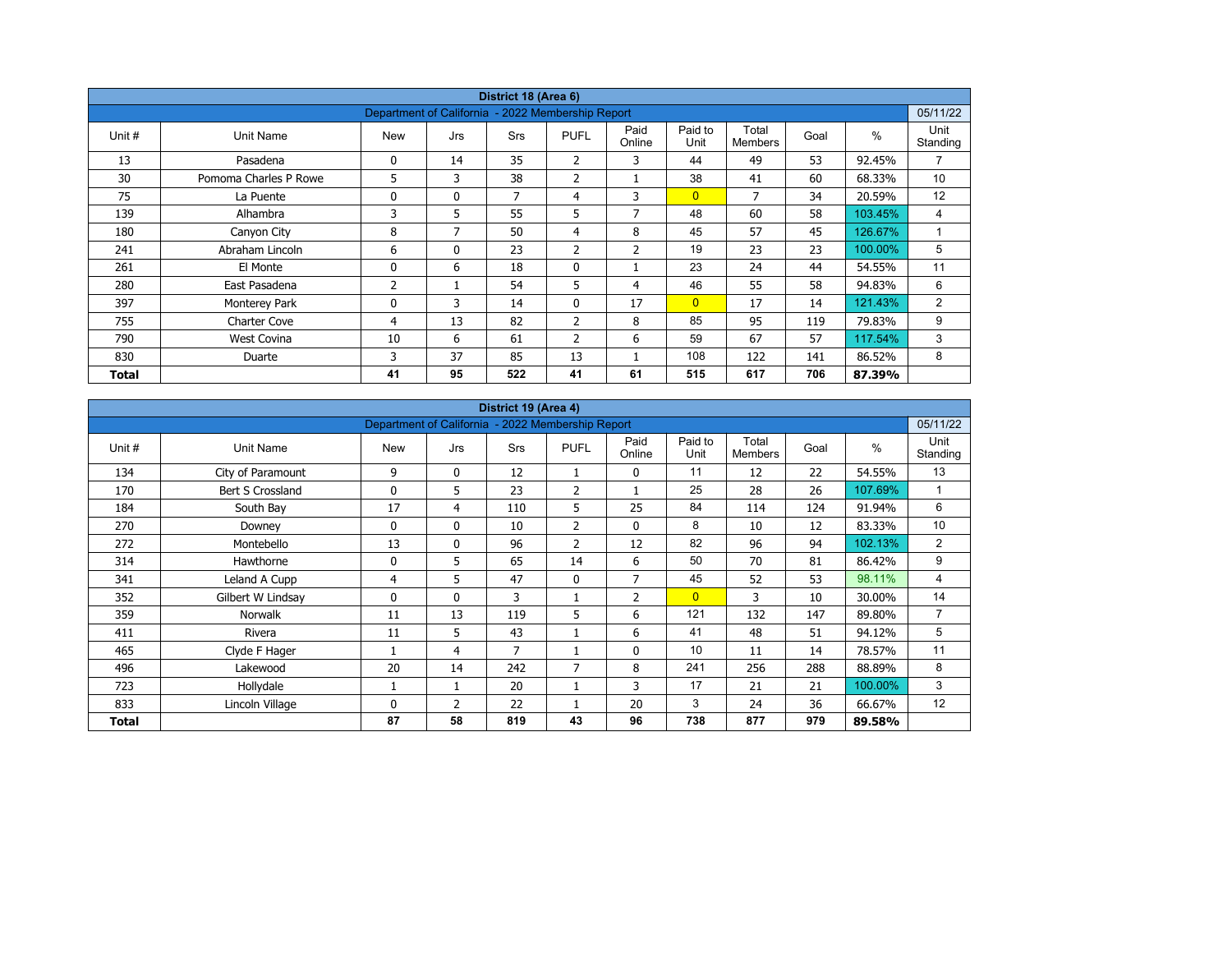| District 20 (Area 6)                                                       |                                                               |            |     |            |              |                |                 |                  |      |         |                  |  |  |  |  |
|----------------------------------------------------------------------------|---------------------------------------------------------------|------------|-----|------------|--------------|----------------|-----------------|------------------|------|---------|------------------|--|--|--|--|
|                                                                            | 05/11/22<br>Department of California - 2022 Membership Report |            |     |            |              |                |                 |                  |      |         |                  |  |  |  |  |
| Unit #                                                                     | Unit Name                                                     | <b>New</b> | Jrs | <b>Srs</b> | <b>PUFL</b>  | Paid<br>Online | Paid to<br>Unit | Total<br>Members | Goal | %       | Unit<br>Standing |  |  |  |  |
| 176                                                                        | San Fernando                                                  |            | 2   | 62         | 7            | 6              | 51              | 64               | 61   | 104.92% | 3                |  |  |  |  |
| 311                                                                        | Antelope Valley                                               | ∍          | 12  | 76         | 8            | 10             | 70              | 88               | 104  | 84.62%  | 6                |  |  |  |  |
| 348                                                                        | Palmdale                                                      |            | 0   | 36         | 5            | $\overline{2}$ | 29              | 36               | 44   | 81.82%  |                  |  |  |  |  |
| 377                                                                        | Sunland-Tujunga                                               | 17         | ຳ   | 54         |              | 5              | 50              | 56               | 35   | 160.00% |                  |  |  |  |  |
| 507                                                                        | Newhall-Saugus                                                |            | 2   | 62         |              | 10             | 53              | 64               | 66   | 96.97%  | 4                |  |  |  |  |
| 520                                                                        | Sun Valley                                                    | ⇁          |     | 43         |              | 5              | 40              | 46               | 51   | 90.20%  | 5                |  |  |  |  |
| 817                                                                        | Panorama City                                                 | 6          | 0   | 45         | $\mathbf{0}$ |                | 44              | 45               | 42   | 107.14% | 2                |  |  |  |  |
| 23<br>337<br>399<br>403<br>99.01%<br>39<br>21<br>378<br>39<br><b>Total</b> |                                                               |            |     |            |              |                |                 |                  |      |         |                  |  |  |  |  |

| District 21 (Area 5) |                          |                                                   |              |            |                |                |                 |                         |      |               |                  |  |  |
|----------------------|--------------------------|---------------------------------------------------|--------------|------------|----------------|----------------|-----------------|-------------------------|------|---------------|------------------|--|--|
|                      |                          | Department of California - 2022 Membership Report |              |            |                |                |                 |                         |      |               | 05/11/22         |  |  |
| Unit #               | <b>Unit Name</b>         | <b>New</b>                                        | Jrs          | <b>Srs</b> | <b>PUFL</b>    | Paid<br>Online | Paid to<br>Unit | Total<br><b>Members</b> | Goal | $\frac{0}{0}$ | Unit<br>Standing |  |  |
| 53                   | Harold W Hyland          | 14                                                | 6            | 79         | 8              | 7              | 70              | 85                      | 89   | 95.51%        | 10               |  |  |
| 79                   | Riverside                | 14                                                | 15           | 77         | 2              | 14             | 76              | 92                      | 100  | 92.00%        | 11               |  |  |
| 200                  | Lynn Mort                | 19                                                | $\mathbf{1}$ | 75         | 4              | 10             | 62              | 76                      | 74   | 102.70%       | 9                |  |  |
| 289                  | Carl R Meairs            | 18                                                | 10           | 123        | $\overline{2}$ | 17             | 114             | 133                     | 149  | 89.26%        | 14               |  |  |
| 328                  | Norco                    | 50                                                | 13           | 200        | 1              | 29             | 183             | 213                     | 200  | 106.50%       | 6                |  |  |
| 428                  | San Gorgonio Pass        | 9                                                 | $\mathbf{0}$ | 26         | 1              | 3              | 22              | 26                      | 16   | 162.50%       | 1                |  |  |
| 500                  | Mira Loma                | 4                                                 | 7            | 43         | 3              | 3              | 44              | 50                      | 56   | 89.29%        | 13               |  |  |
| 519                  | Owen Coffman             | 51                                                | 54           | 293        | 5              | 32             | 310             | 347                     | 327  | 106.12%       | 8                |  |  |
| 574                  | <b>Morrison Memorial</b> | 6                                                 | $\mathbf{1}$ | 54         | 0              | 13             | 42              | 55                      | 51   | 107.84%       | 4                |  |  |
| 595                  | Perris                   | 14                                                | 3            | 60         | 5              | 8              | 50              | 63                      | 54   | 116.67%       | 3                |  |  |
| 739                  | <b>Herman Granados</b>   | 13                                                | 4            | 64         | 4              | 6              | 58              | 68                      | 64   | 106.25%       | $\overline{7}$   |  |  |
| 742                  | Joe Dominguez            | 6                                                 | 4            | 73         | $\mathbf 0$    | 34             | 43              | 77                      | 72   | 106.94%       | 5                |  |  |
| 800                  | Idyllwild                | 4                                                 | 3            | 102        | $\mathbf{1}$   | 8              | 96              | 105                     | 117  | 89.74%        | 12               |  |  |
| 848                  | San Jacinto              | 8                                                 | 5            | 76         | $\mathbf 0$    | 6              | 75              | 81                      | 98   | 82.65%        | 15               |  |  |
| 852                  | Temecula-Murrieta Valley | 2                                                 | 2            | 14         | 0              | $\overline{2}$ | 14              | 16                      | 10   | 160.00%       | $\overline{2}$   |  |  |
| 951                  | Fellowship               | $\Omega$                                          |              | 8          | $\mathbf{0}$   | 9              | $\overline{0}$  | 9                       | 17   | 52.94%        | 16               |  |  |
| Total                |                          | 232                                               | 129          | 1367       | 36             | 201            | 1259            | 1496                    | 1494 | 100.13%       |                  |  |  |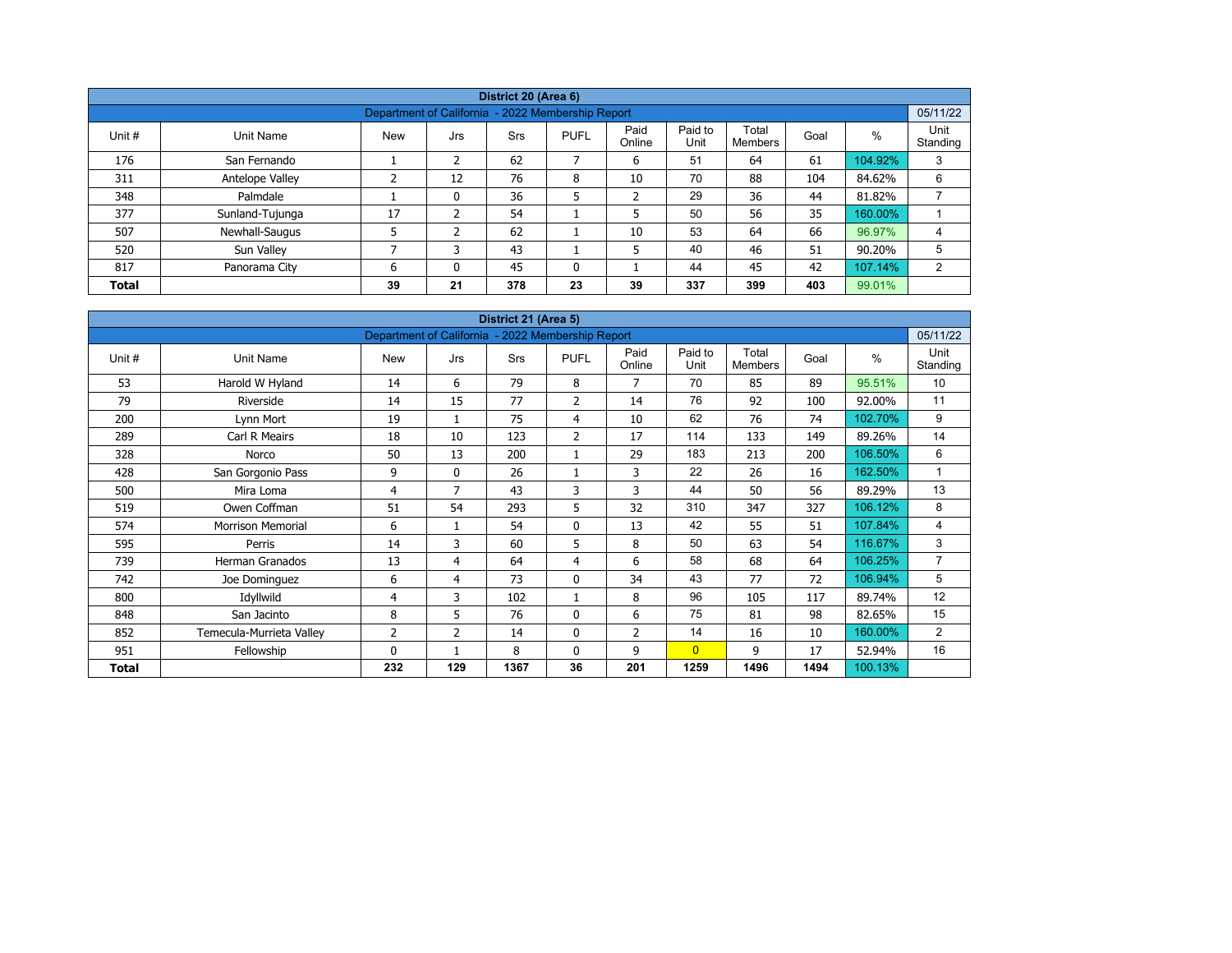| District 22 (Area 5) |                          |                                                   |                |      |                |                |                 |                         |      |         |                  |  |  |
|----------------------|--------------------------|---------------------------------------------------|----------------|------|----------------|----------------|-----------------|-------------------------|------|---------|------------------|--|--|
|                      |                          | Department of California - 2022 Membership Report |                |      |                |                |                 |                         |      |         | 05/11/22         |  |  |
| Unit#                | <b>Unit Name</b>         | <b>New</b>                                        | Jrs            | Srs  | <b>PUFL</b>    | Paid<br>Online | Paid to<br>Unit | Total<br><b>Members</b> | Goal | $\%$    | Unit<br>Standing |  |  |
| 146                  | Oceanside                | 0                                                 | 3              | 19   | $\mathbf{1}$   | 2              | 19              | 22                      | 21   | 104.76% | 3                |  |  |
| 149                  | JB Clark                 | $\overline{7}$                                    | $\mathbf{1}$   | 80   | 8              | 18             | 55              | 81                      | 97   | 83.51%  | 13               |  |  |
| 201                  | Dewitt C Mitchell        | 0                                                 | $\mathbf{0}$   | 18   | $\mathbf{0}$   | $\overline{2}$ | 16              | 18                      | 15   | 120.00% | $\mathbf{1}$     |  |  |
| 255                  | Larry E Bennett          | 9                                                 | 29             | 135  | 15             | 11             | 138             | 164                     | 169  | 97.04%  | 8                |  |  |
| 258                  | Alpine                   | 1                                                 | 5              | 37   | 3              | 6              | 33              | 42                      | 52   | 80.77%  | 15               |  |  |
| 282                  | La Mesa                  | 5                                                 | $\overline{2}$ | 95   | 17             | 3              | 77              | 97                      | 111  | 87.39%  | 11               |  |  |
| 303                  | El Cajon                 | 0                                                 | 0              | 9    | $\mathbf 0$    | $\overline{2}$ | $\overline{7}$  | 9                       | 14   | 64.29%  | 17               |  |  |
| 310                  | Lakiba N. Palmer         | $\overline{7}$                                    | 6              | 118  | 9              | 14             | 101             | 124                     | 123  | 100.81% | 5                |  |  |
| 364                  | Santee                   | 0                                                 | 0              | 14   | $\mathbf 0$    | 14             | $\overline{0}$  | 14                      | 21   | 66.67%  | 17               |  |  |
| 365                  | Alvin Myo Dunn           | 1                                                 | 3              | 71   | 3              | 12             | 59              | 74                      | 79   | 93.67%  | 9                |  |  |
| 416                  | San Dieguito             | 0                                                 | $\mathbf{0}$   | 23   | 8              | 15             | $\overline{0}$  | 23                      | 29   | 79.31%  | 16               |  |  |
| 434                  | Chula Vista              | 8                                                 | $\overline{2}$ | 168  | 15             | 11             | 144             | 170                     | 197  | 86.29%  | 12               |  |  |
| 460                  | Albert J Hickman         | 0                                                 | 6              | 101  | 8              | 8              | 91              | 107                     | 118  | 90.68%  | 10               |  |  |
| 468                  | Lincoln Deming           | 13                                                | 10             | 120  | 6              | 21             | 103             | 130                     | 131  | 99.24%  | $\overline{7}$   |  |  |
| 552                  | Pacific Beach            | 8                                                 | 3              | 58   | 3              | $\overline{2}$ | 56              | 61                      | 56   | 108.93% | $\overline{2}$   |  |  |
| 619                  | Sgt Allan K Walker, USMC | 0                                                 | 0              | 6    | $\mathbf 0$    | 0              | 6               | 6                       | 17   | 35.29%  | 19               |  |  |
| 731                  | Larry E Holmberg         | 0                                                 | 2              | 15   | $\overline{2}$ | $\mathbf{1}$   | 14              | 17                      | 21   | 80.95%  | 14               |  |  |
| 820                  | Imperial Beach           | 13                                                | 3              | 100  | 5              | 8              | 90              | 103                     | 102  | 100.98% | 4                |  |  |
| 853                  | <b>Borrego Springs</b>   | 16                                                | $\mathbf{1}$   | 130  | 8              | 11             | 112             | 131                     | 130  | 100.77% | 6                |  |  |
| <b>Total</b>         |                          | 88                                                | 76             | 1317 | 111            | 161            | 1121            | 1393                    | 1503 | 92.68%  |                  |  |  |

| District 23 (Area 4)                                                                                                                                   |                 |   |    |     |   |    |     |     |     |         |   |  |  |
|--------------------------------------------------------------------------------------------------------------------------------------------------------|-----------------|---|----|-----|---|----|-----|-----|-----|---------|---|--|--|
| Department of California - 2022 Membership Report                                                                                                      |                 |   |    |     |   |    |     |     |     |         |   |  |  |
| Paid<br>Paid to<br>Total<br><b>PUFL</b><br>%<br>Unit#<br>Goal<br>Unit Name<br><b>New</b><br>Srs<br>Jrs<br>Unit<br>Standing<br>Online<br><b>Members</b> |                 |   |    |     |   |    |     |     |     |         |   |  |  |
| 228                                                                                                                                                    | Benj J Bowie    |   | 19 | 34  |   |    | 50  | 53  | 53  | 100.00% | 3 |  |  |
| 252                                                                                                                                                    | Jackie Robinson | 6 | 28 | 204 | ь | 15 | 212 | 232 | 265 | 87.55%  | 4 |  |  |
| 578                                                                                                                                                    | Chappie James   |   |    | 80  | ∽ | 4  | 79  | 85  | 81  | 104.94% | 2 |  |  |
| 639                                                                                                                                                    | Dorie Miller    |   | 23 | 44  | ╮ |    | 64  | 67  | 61  | 109.84% |   |  |  |
| 12<br>12<br>13<br>86.67%<br>784<br>15<br>Sammy Davis Jr                                                                                                |                 |   |    |     |   |    |     |     |     |         |   |  |  |
| 76<br>374<br>475<br>22<br>417<br>450<br>15<br>11<br><b>Total</b><br>94.74%                                                                             |                 |   |    |     |   |    |     |     |     |         |   |  |  |

| District 24 (Area 6)                                                                                                                      |           |    |    |     |    |    |     |     |     |         |   |  |  |
|-------------------------------------------------------------------------------------------------------------------------------------------|-----------|----|----|-----|----|----|-----|-----|-----|---------|---|--|--|
| Department of California - 2022 Membership Report<br>05/11/22                                                                             |           |    |    |     |    |    |     |     |     |         |   |  |  |
| Paid<br>Paid to<br>Total<br><b>PUFL</b><br>%<br>Unit #<br>Goal<br>Unit Name<br>Srs<br>New<br>Jrs<br>Unit<br>Standing<br>Online<br>Members |           |    |    |     |    |    |     |     |     |         |   |  |  |
| 43                                                                                                                                        | Hollywood | 23 |    | 119 |    | 31 | 91  | 123 | 104 | 118.27% | C |  |  |
| 46                                                                                                                                        | Community |    |    | 55  | a  | 4  | 47  | 60  | 41  | 146.34% |   |  |  |
| 283                                                                                                                                       | Palisades | ס  | 29 | 153 | 13 |    | 163 | 182 | 189 | 96.30%  | 2 |  |  |
| 38<br>327<br>301<br>109.28%<br>365<br>334<br>38<br>23<br>41<br><b>Total</b>                                                               |           |    |    |     |    |    |     |     |     |         |   |  |  |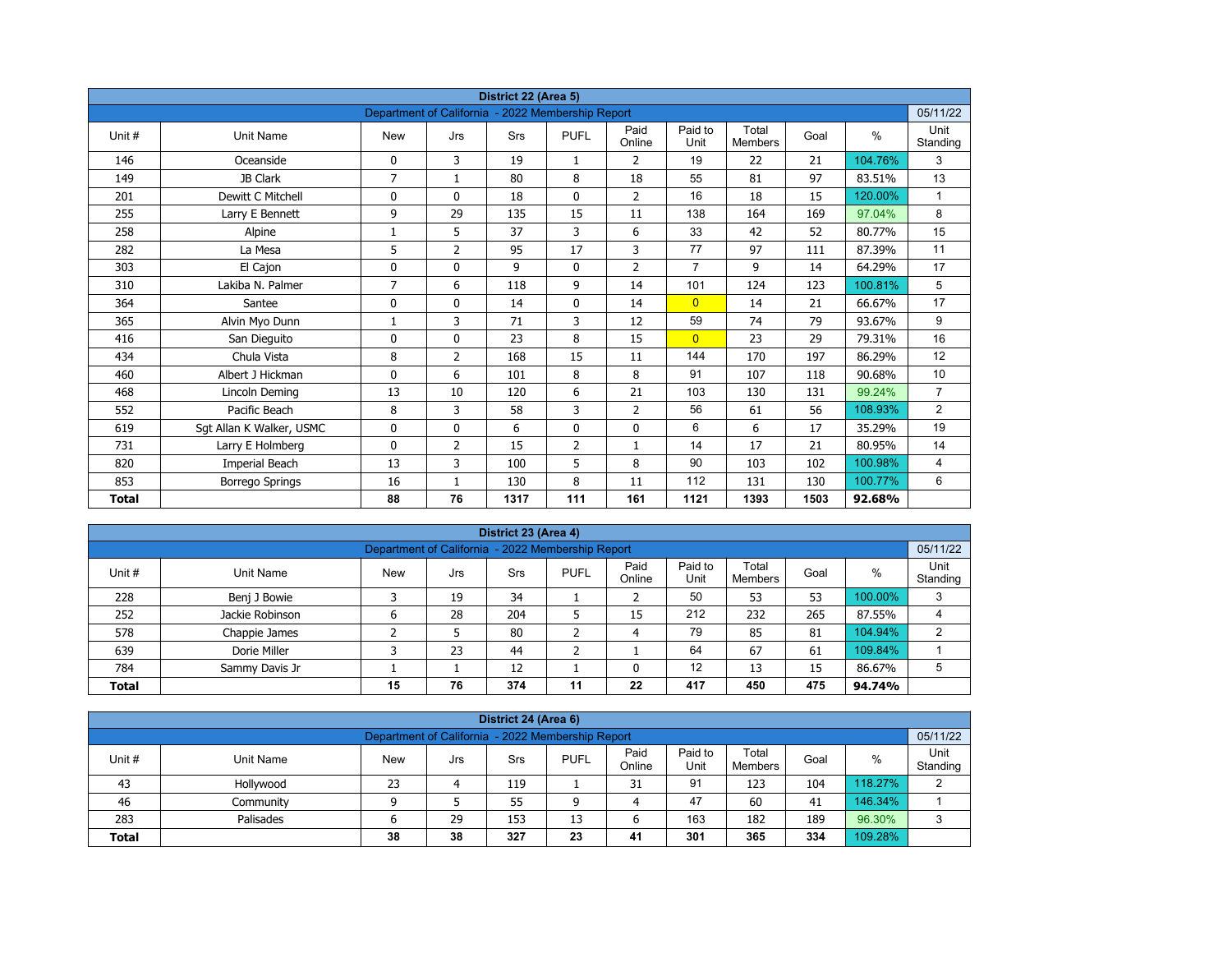| District 25 (Area 5)<br>Department of California - 2022 Membership Report |                                 |              |                |            |                |                |                 |                         |      |         |                  |  |  |
|---------------------------------------------------------------------------|---------------------------------|--------------|----------------|------------|----------------|----------------|-----------------|-------------------------|------|---------|------------------|--|--|
|                                                                           |                                 |              |                |            |                |                |                 |                         |      |         | 05/11/22         |  |  |
| Unit #                                                                    | <b>Unit Name</b>                | <b>New</b>   | Jrs            | <b>Srs</b> | <b>PUFL</b>    | Paid<br>Online | Paid to<br>Unit | Total<br><b>Members</b> | Goal | $\%$    | Unit<br>Standing |  |  |
| 14                                                                        | San Bernardino                  | $\mathbf{1}$ | 4              | 39         | $\overline{2}$ | $\overline{2}$ | 39              | 43                      | 42   | 102.38% | 5                |  |  |
| 106                                                                       | Redlands                        | 15           | 6              | 166        | 5              | 22             | 145             | 172                     | 176  | 97.73%  | 9                |  |  |
| 112                                                                       | Ontario                         | 8            | $\Omega$       | 64         | $\mathbf{0}$   | $\overline{4}$ | 60              | 64                      | 69   | 92.75%  | 12               |  |  |
| 155                                                                       | Colton                          | 6            | 13             | 57         | $\overline{2}$ | $\overline{7}$ | 61              | 70                      | 73   | 95.89%  | 10               |  |  |
| 229                                                                       | Leo Collins                     | 10           | 4              | 40         | $\mathbf{1}$   | 5              | 38              | 44                      | 56   | 78.57%  | 17               |  |  |
| 256                                                                       | <b>Apple Valley</b>             | 2            | $\mathbf{1}$   | 31         | $\mathbf{0}$   | $\mathbf{1}$   | 31              | 32                      | 31   | 103.23% | $\overline{4}$   |  |  |
| 262                                                                       | Fontana                         | 10           | 12             | 80         | $\mathbf{1}$   | 11             | 80              | 92                      | 84   | 109.52% | $\mathbf{1}$     |  |  |
| 299                                                                       | Chino                           | 23           | 5              | 161        | $\overline{7}$ | 15             | 144             | 166                     | 160  | 103.75% | 3                |  |  |
| 324                                                                       | <b>Richard Arnold Griffith</b>  | 8            | 9              | 47         | 5              | 5              | 46              | 56                      | 53   | 105.66% | $\overline{2}$   |  |  |
| 421                                                                       | Highland                        | 32           | 25             | 241        | 4              | 23             | 239             | 266                     | 264  | 100.76% | $\overline{7}$   |  |  |
| 422                                                                       | Robert Allen Romo               | 14           | 14             | 111        | $\mathbf{0}$   | 16             | 109             | 125                     | 124  | 100.81% | 6                |  |  |
| 426                                                                       | Yucaipa Valley                  | 4            | $\Omega$       | 27         | $\mathbf{1}$   | $\mathbf{1}$   | 25              | 27                      | 36   | 75.00%  | 18               |  |  |
| 466                                                                       | Paul F Diekmann                 | 11           | $\overline{2}$ | 131        | $\mathbf{1}$   | 8              | 124             | 133                     | 150  | 88.67%  | 14               |  |  |
| 497                                                                       | Bloomington                     | 4            | 0              | 30         | $\mathbf{1}$   | $\mathbf 0$    | 29              | 30                      | 30   | 100.00% | 8                |  |  |
| 584                                                                       | Big Bear Lake/ Sgt Mjr Al Woody | 6            | $\mathbf{0}$   | 80         | 5              | 10             | 65              | 80                      | 97   | 82.47%  | 15               |  |  |
| 650                                                                       | Philip Marmolejo                | 10           | 10             | 79         | $\mathbf{1}$   | 0              | 88              | 89                      | 94   | 94.68%  | 11               |  |  |
| 710                                                                       | <b>Guy Wynton Morris</b>        | 11           | 15             | 56         | $\mathbf{0}$   | 5              | 66              | 71                      | 88   | 80.68%  | 16               |  |  |
| 751                                                                       | Newberry                        | 3            | $\overline{2}$ | 49         | 3              | 3              | 45              | 51                      | 77   | 66.23%  | 19               |  |  |
| 777                                                                       | Richard O Reed                  | 7            | 19             | 116        | 9              | 3              | 123             | 135                     | 148  | 91.22%  | 13               |  |  |
| 835                                                                       | Rancho Cucamonga                | 4            | $\mathbf{0}$   | 26         | $\mathbf 0$    | 3              | 23              | 26                      | 14   | 185.71% | $\mathbf{1}$     |  |  |
| <b>Total</b>                                                              |                                 | 189          | 141            | 1631       | 48             | 144            | 1580            | 1772                    | 1866 | 94.96%  |                  |  |  |

| District 26 (Area 2)                                                        |                                                               |            |     |     |              |                |                 |                         |      |         |                  |  |  |  |  |
|-----------------------------------------------------------------------------|---------------------------------------------------------------|------------|-----|-----|--------------|----------------|-----------------|-------------------------|------|---------|------------------|--|--|--|--|
|                                                                             | 05/11/22<br>Department of California - 2022 Membership Report |            |     |     |              |                |                 |                         |      |         |                  |  |  |  |  |
| Unit#                                                                       | Unit Name                                                     | <b>New</b> | Jrs | Srs | <b>PUFL</b>  | Paid<br>Online | Paid to<br>Unit | Total<br><b>Members</b> | Goal | %       | Unit<br>Standing |  |  |  |  |
| 82                                                                          | San Mateo                                                     | 18         |     | 79  | h<br>∠       | 5              | 73              | 80                      | 87   | 91.95%  | 5                |  |  |  |  |
| 105                                                                         | Redwood City                                                  |            | 4   | 28  | $\mathbf{0}$ | 0              | 32              | 32                      | 25   | 128.00% |                  |  |  |  |  |
| 238                                                                         | Pacifica                                                      |            |     | 24  | h            |                | 22              | 25                      | 33   | 75.76%  | 6                |  |  |  |  |
| 472                                                                         | George Tadlock- E Unit                                        | 0          |     | 34  |              | 21             | 13              | 39                      | 37   | 105.41% | 2                |  |  |  |  |
| 474                                                                         | Coastside                                                     | 8          | 0   | 94  | ົ<br>∠       | 12             | 80              | 94                      | 94   | 100.00% | 3                |  |  |  |  |
| 73<br>97.50%<br>585<br>78<br>78<br>80<br>Lloyd J Tobey<br>10<br>4<br>0<br>4 |                                                               |            |     |     |              |                |                 |                         |      |         |                  |  |  |  |  |
| 356<br>337<br>293<br>43<br>11<br>12<br>43<br>348<br>97.75%<br><b>Total</b>  |                                                               |            |     |     |              |                |                 |                         |      |         |                  |  |  |  |  |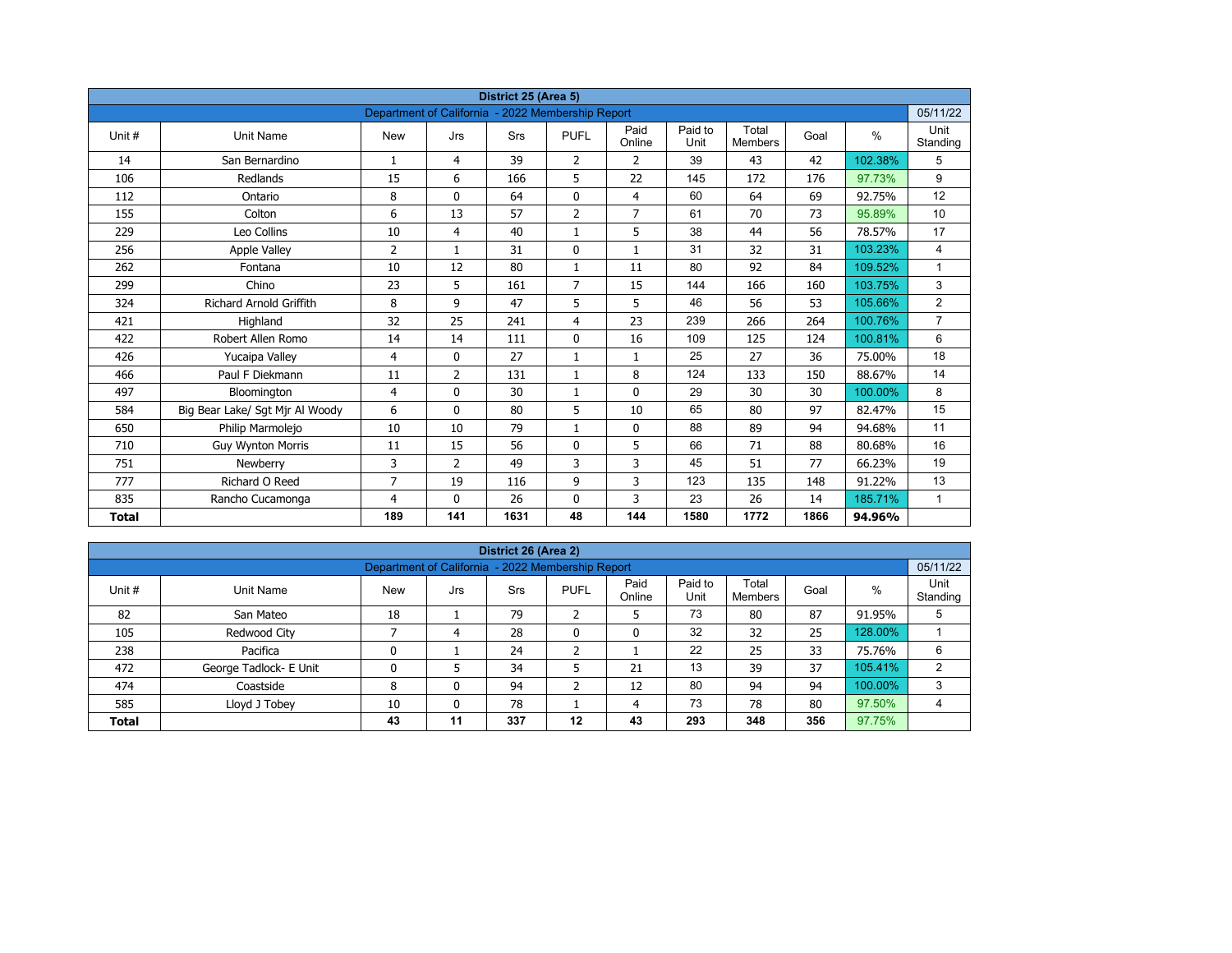| District 27 (Area 3)                                                                                                                             |                                                   |   |   |    |  |    |    |    |    |         |   |  |  |  |
|--------------------------------------------------------------------------------------------------------------------------------------------------|---------------------------------------------------|---|---|----|--|----|----|----|----|---------|---|--|--|--|
|                                                                                                                                                  | Department of California - 2022 Membership Report |   |   |    |  |    |    |    |    |         |   |  |  |  |
| Paid<br>Paid to<br>Total<br>%<br>Unit #<br><b>PUFL</b><br>Unit Name<br><b>New</b><br>Srs<br>Goal<br>Jrs<br>Unit<br>Online<br>Standing<br>Members |                                                   |   |   |    |  |    |    |    |    |         |   |  |  |  |
| 118                                                                                                                                              | Inyo                                              | 4 | 4 | 68 |  |    | 68 | 72 | 74 | 97.30%  | 2 |  |  |  |
| 457                                                                                                                                              | Glacier                                           |   | 0 | 29 |  |    | 24 | 29 | 31 | 93.55%  | 3 |  |  |  |
| 476                                                                                                                                              | Harry V Bailey Sr                                 |   | ь | 83 |  | 10 | 79 | 89 | 81 | 109.88% |   |  |  |  |
| 122<br>684<br>139<br>158<br>131<br>13<br>87.97%<br>John M Armitage<br>8<br>8                                                                     |                                                   |   |   |    |  |    |    |    |    |         |   |  |  |  |
| 292<br>344<br>95.64%<br>18<br>311<br>329<br>28<br><b>Total</b><br>22<br>Ω                                                                        |                                                   |   |   |    |  |    |    |    |    |         |   |  |  |  |

| District 28 (Area 2)                              |                         |            |                |            |              |                          |                 |                         |      |         |                  |  |  |  |
|---------------------------------------------------|-------------------------|------------|----------------|------------|--------------|--------------------------|-----------------|-------------------------|------|---------|------------------|--|--|--|
| Department of California - 2022 Membership Report |                         |            |                |            |              |                          |                 |                         |      |         |                  |  |  |  |
| Unit #                                            | Unit Name               | <b>New</b> | Jrs            | <b>Srs</b> | <b>PUFL</b>  | Paid<br>Online           | Paid to<br>Unit | Total<br><b>Members</b> | Goal | $\%$    | Unit<br>Standing |  |  |  |
| 31                                                | <b>Salinas</b>          | 0          |                | 140        | 8            | 25                       | 108             | 141                     | 158  | 89.24%  | 8                |  |  |  |
| 41                                                | Monterey Peninsula      | 6          | $\mathcal{P}$  | 31         | $\mathbf{0}$ |                          | 32              | 33                      | 30   | 110.00% | $\overline{2}$   |  |  |  |
| 69                                                | San Benito              | 0          | 6              | 30         | 0            | 29                       | $\overline{7}$  | 36                      | 32   | 112.50% |                  |  |  |  |
| 81                                                | Gonzales                | 3          | 3              | 43         |              | 4                        | 41              | 46                      | 48   | 95.83%  | $\overline{ }$   |  |  |  |
| 121                                               | Edward H Lorenson       | 0          | $\mathbf{0}$   | 16         | $\mathbf{0}$ |                          | 15              | 16                      | 25   | 64.00%  | 10               |  |  |  |
| 512                                               | Carmel                  | 6          | $\overline{2}$ | 43         | $\mathbf{0}$ | 11                       | 34              | 45                      | 46   | 97.83%  | 6                |  |  |  |
| 589                                               | Cecil M Anderson        | 6          | 3              | 37         |              | $\overline{\phantom{a}}$ | 32              | 40                      | 38   | 105.26% | 3                |  |  |  |
| 591                                               | Seaside                 | 4          | 7              | 82         | 3            | 5                        | 81              | 89                      | 103  | 86.41%  | 9                |  |  |  |
| 593                                               | Prunedale               | 14         | 10             | 134        | 8            | 18                       | 118             | 144                     | 139  | 103.60% | 4                |  |  |  |
| 694                                               | <b>Monterey Cypress</b> | 3          | 14             | 155        | 4            | 18                       | 147             | 169                     | 166  | 101.81% | 5                |  |  |  |
| <b>Total</b>                                      |                         | 42         | 48             | 711        | 25           | 119                      | 615             | 759                     | 785  | 96.69%  |                  |  |  |  |